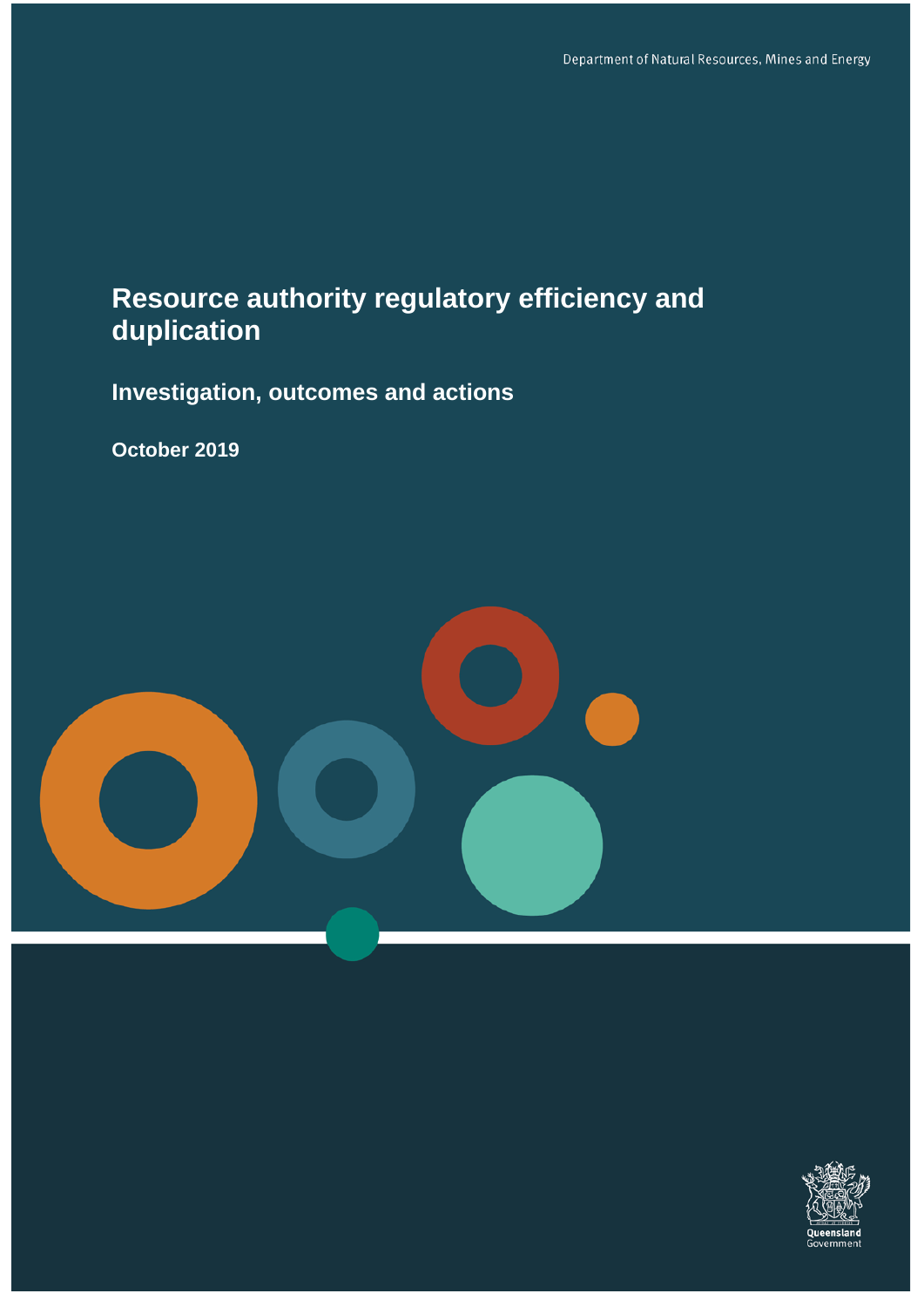This publication has been compiled by the Department of Natural Resources, Mines and Energy.

© State of Queensland, 2019

The Queensland Government supports and encourages the dissemination and exchange of its information. The copyright in this publication is licensed under a Creative Commons Attribution 4.0 International (CC BY 4.0) licence.

Under this licence you are free, without having to seek our permission, to use this publication in accordance with the licence terms.



You must keep intact the copyright notice and attribute the State of Queensland as the source of the publication.

Note: Some content in this publication may have different licence terms as indicated.

For more information on this licence, visit https://creativecommons.org/licenses/by/4.0/.

The information contained herein is subject to change without notice. The Queensland Government shall not be liable for technical or other errors or omissions contained herein. The reader/user accepts all risks and responsibility for losses, damages, costs and other consequences resulting directly or indirectly from using this information.

#### **Interpreter statement**:

The Queensland Government is committed to providing accessible services to Queenslanders from all culturally and linguistically diverse backgrounds. If you have difficulty in understanding this document, you can contact us within Australia on 13QGOV (13 74 68) and we will arrange an interpreter to effectively communicate the report to you.

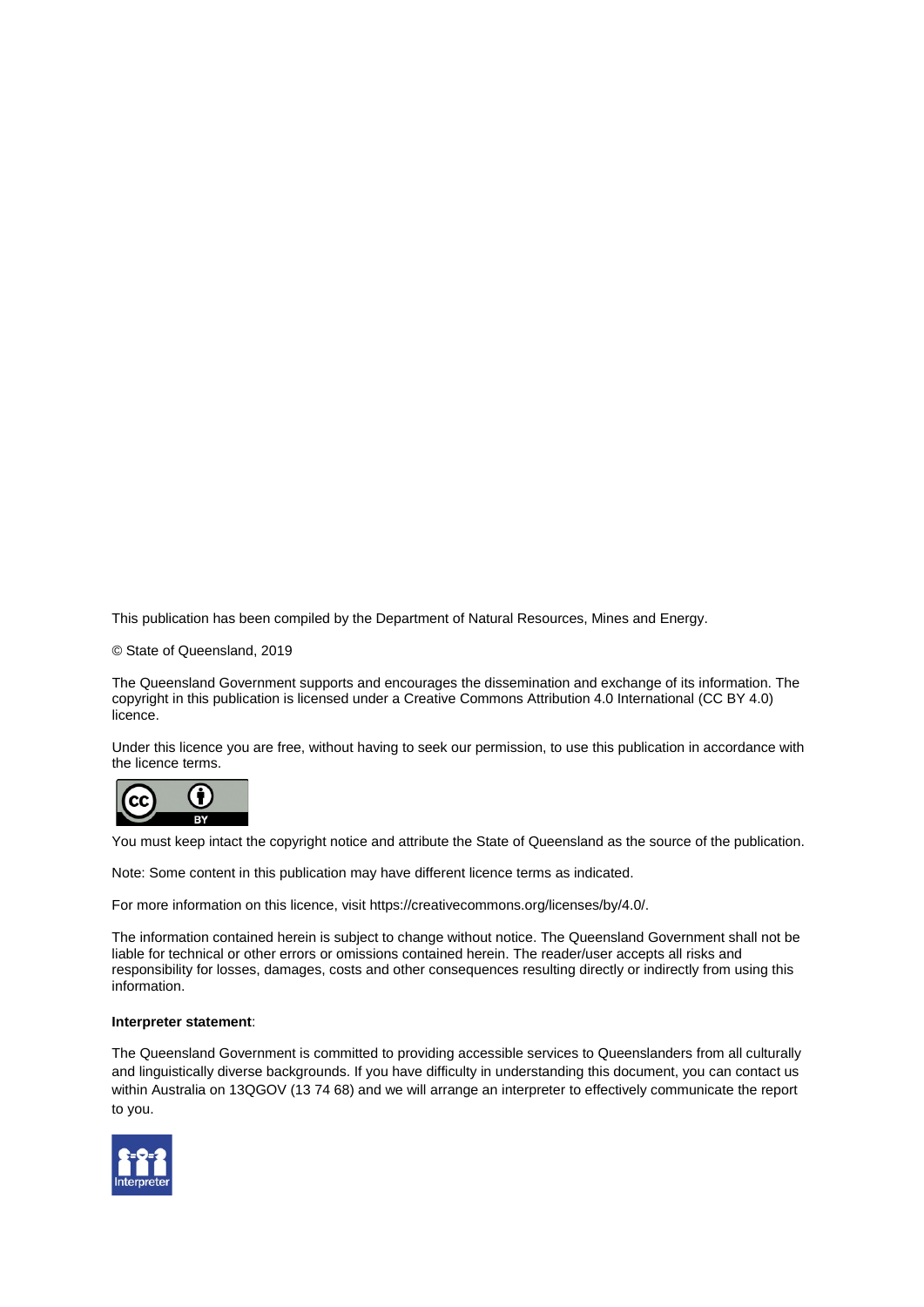# **Summary**

During the 2017 election campaign, the Palaszczuk Government committed to continuing to seek improvements to the efficiency and timeliness of resource and environmental authority approval processes, including the reduction of duplication between assessing agencies.

In late 2018, the Department of Natural Resources, Mines and Energy (DNRME) conducted this investigation by undertaking a public consultation process, inviting stakeholders to submit feedback through the 'Get Involved' and DNRME websites. DNRME officers also provided direct briefings to a number of key stakeholder organisations.

This consultation report summarises the key themes identified by the submissions, and details actions that government will take in response to issues and ideas raised by submitters.

These key themes are:

- 1. Decision-making timeframes
- 2. Environmental impact statements
- 3. The small scale mining industry
- 4. Access to government information
- 5. Legislative improvements to the regulatory framework.

Appendix 3 of the report provides details of individual issues and government responses. Some submissions were outside the scope of the investigation and are being addressed outside of this process.

We look forward to continuing to work with all our stakeholders to progress these ideas into actions.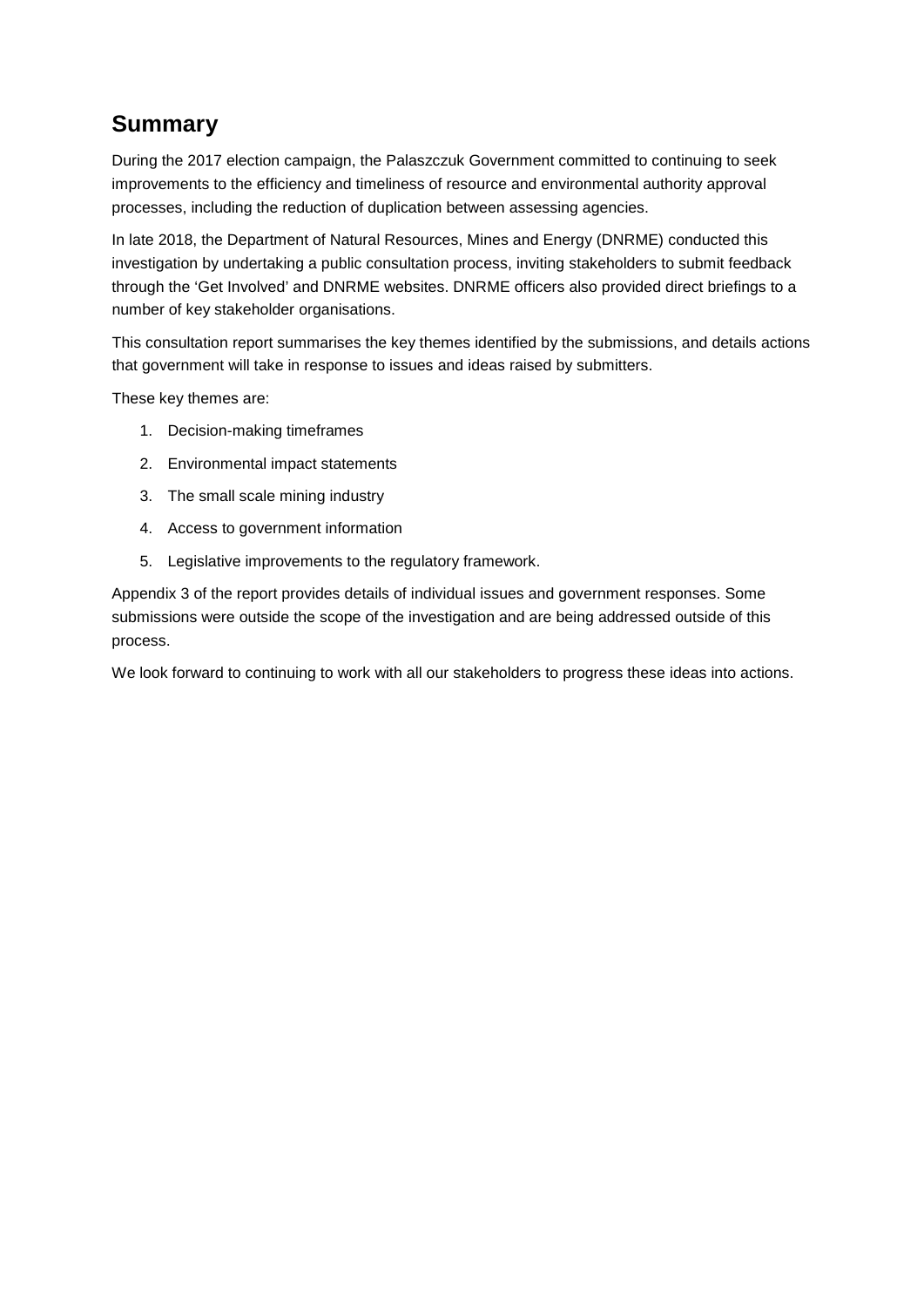## **Table of contents**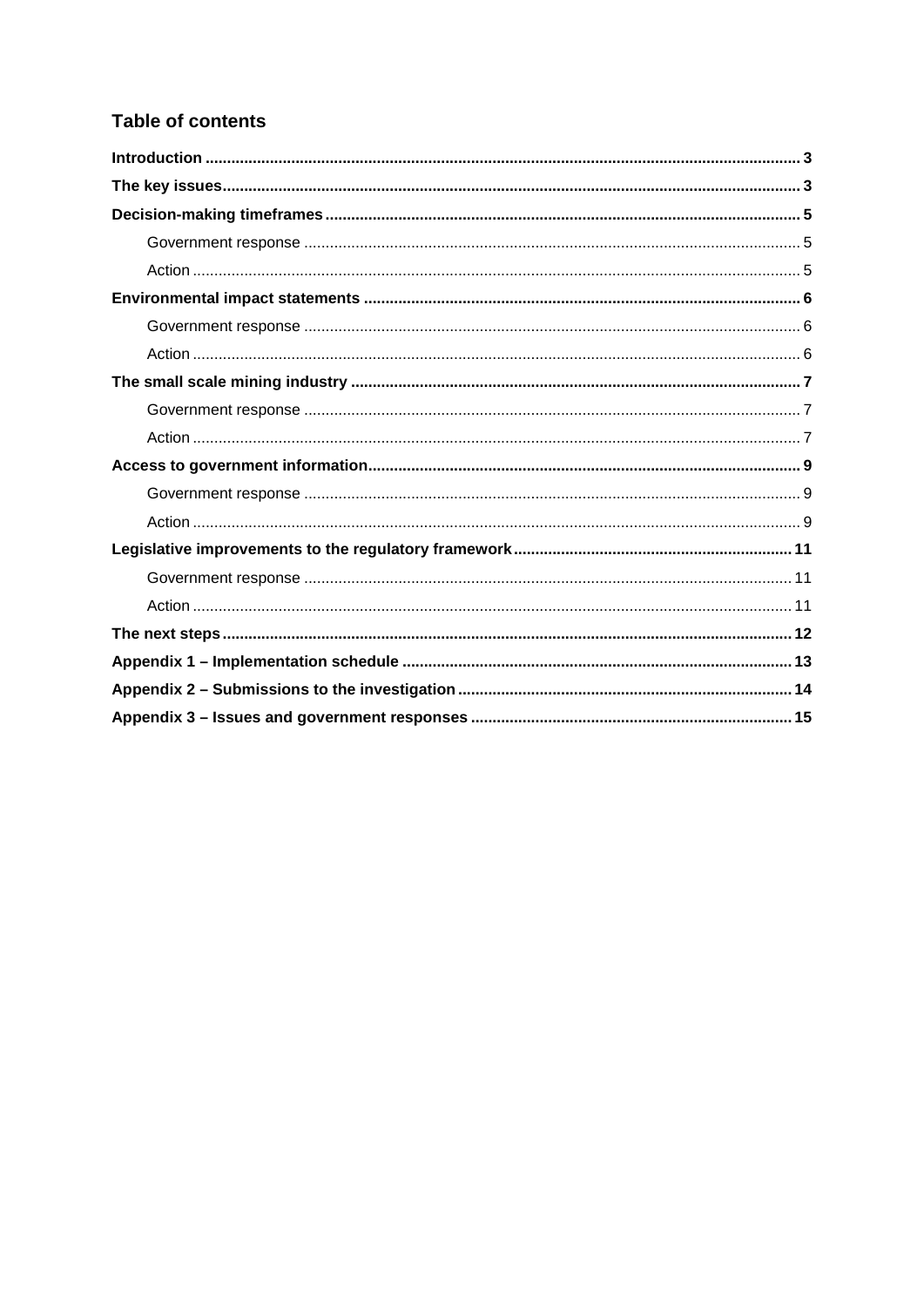# <span id="page-4-0"></span>**Introduction**

During the 2017 election campaign, the Palaszczuk Government committed to investigating opportunities to improve the efficiency and timeliness of resource authority approval processes, and where possible, reduce the duplication between assessing agencies.

To undertake this investigation, the Queensland Government conducted a public submission process, led by the Department of Natural Resources, Mines and Energy (DNRME). DNRME posted information and an introduction to the commitment on the DNRME website and the Queensland Government's 'Get Involved' website, along with a call for submissions.

The investigation had a particular focus on opportunities to reduce duplication between assessing agencies, but with the qualification that the investigation was to be conducted in line with the Queensland Government's long-standing policy that any opportunities would not reduce public participation in the assessment process, nor reduce the environmental standards which would apply to these assessments.

DNRME also provided direct briefings on the commitment to Queensland's environmental and community groups and non-governmental organisations (NGOs), as well as resources peak bodies and some interested companies.

The submission period opened on 4 September 2018 and closed on 4 October 2018. Some limited extensions of time were allowed, where this was requested by individual stakeholders, to ensure that we received submissions from the widest possible pool.

This approach was successful in attracting a broad range of submissions. Forty-four written submissions from individuals, community groups, peak bodies and larger organisations were received.

# <span id="page-4-1"></span>**The key issues**

The submissions received made it clear to government that there are many opportunities to improve the efficiency and the effectiveness of the regulatory framework, and to make Queensland Government services more easy to use.

We have highlighted what we see as the five key themes that emerged from the submissions. These five themes are:

- Decision-making timeframes
- Environmental impact statement assessment process
- Level of regulation for the small scale mining sector
- Transparency and accessibility of government information
- Legislative improvements to the regulatory framework for resource assessments and approvals.

The response to submissions (Appendix 3) identifies how the Queensland Government has considered individual suggestions from submitters.

As a whole, the submissions did not support a view that there was significant duplication between state assessing agencies. While several submissions noted areas where multiple government bodies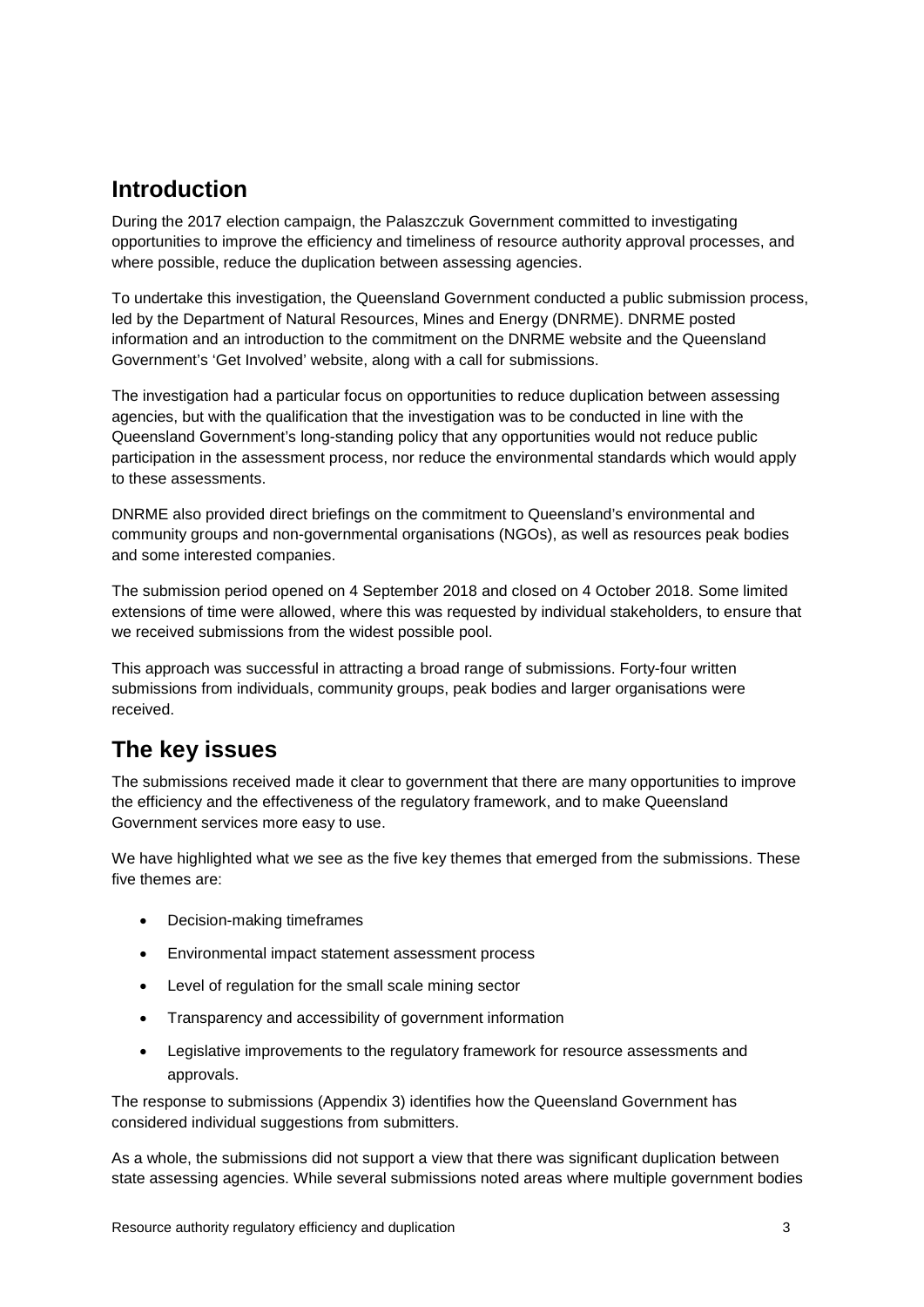assess the same criteria and consider similar information, these were not common comments and it is important to note that the assessments mentioned serve distinct purposes.

The Queensland Government is committed to making services easier to use. A key priority of our future state is to be a responsive government. The submissions received through this process have only underscored how important this commitment is.

In addition to these key themes, some stakeholders also took this opportunity to highlight issues that were outside the scope of this investigation but were still matters that require government consideration. These issues have been passed on to the responsible agencies for investigation.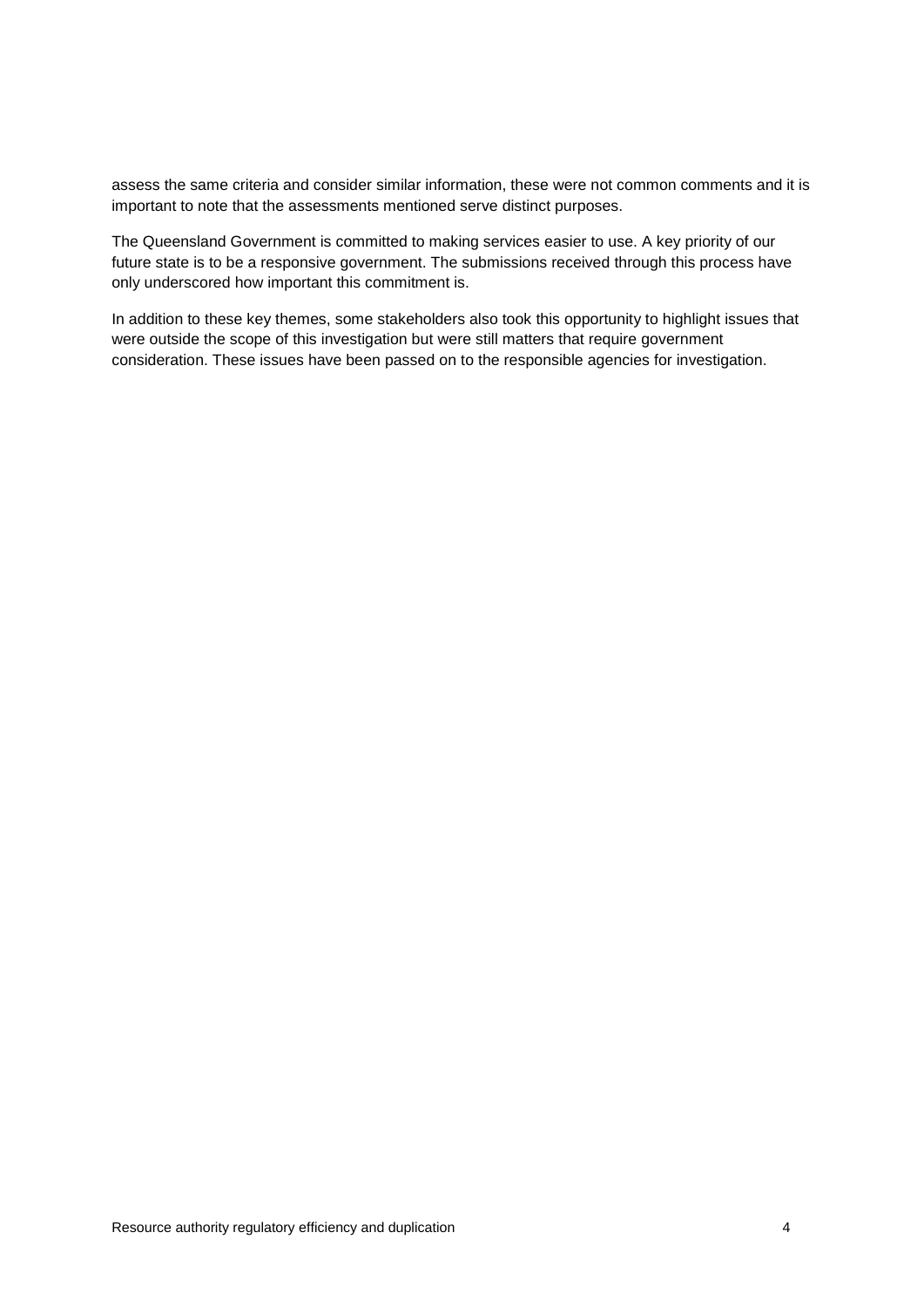# <span id="page-6-0"></span>**Decision-making timeframes**

Several submissions raised issues with the timeliness of government decision-making. This was a particular concern for the petroleum and gas sector and the small scale mining industry, with submissions highlighting the lack of DNRME guidelines relating to decision timeframes.

These submissions also noted that, without clear guidelines, timeframes for decisions are highly variable, with some being made very quickly, and others taking several months. This can create uncertainty for project proponents who cannot effectively plan ahead or schedule their tenure application activities.

## <span id="page-6-1"></span>**Government response**

Some stakeholders have suggested that government consider legislative amendments to prescribe decision-making timeframes for assessments under resources legislation—particularly for exploration and production permits for petroleum and gas activities. While the Queensland Government does not support prescribing timeframes in resources legislation—and considers it important that flexibility is retained—we acknowledge that the current arrangements represent an ongoing issue for industry.

We understand there are opportunities for us to better communicate our efforts to provide increased certainty for stakeholders on our decision-making timeframes, particularly for resource assessments.

### <span id="page-6-2"></span>**Action**

As a result of this feedback, DNRME will introduce and publish service key performance indicators (KPIs) to provide guidance to applicants about DNRME's likely decision timeframes for assessments.

#### Actions

1. The Department of Natural Resources, Mines and Energy will publish key performance indicators for resource and tendering decision timeframes by March 2020.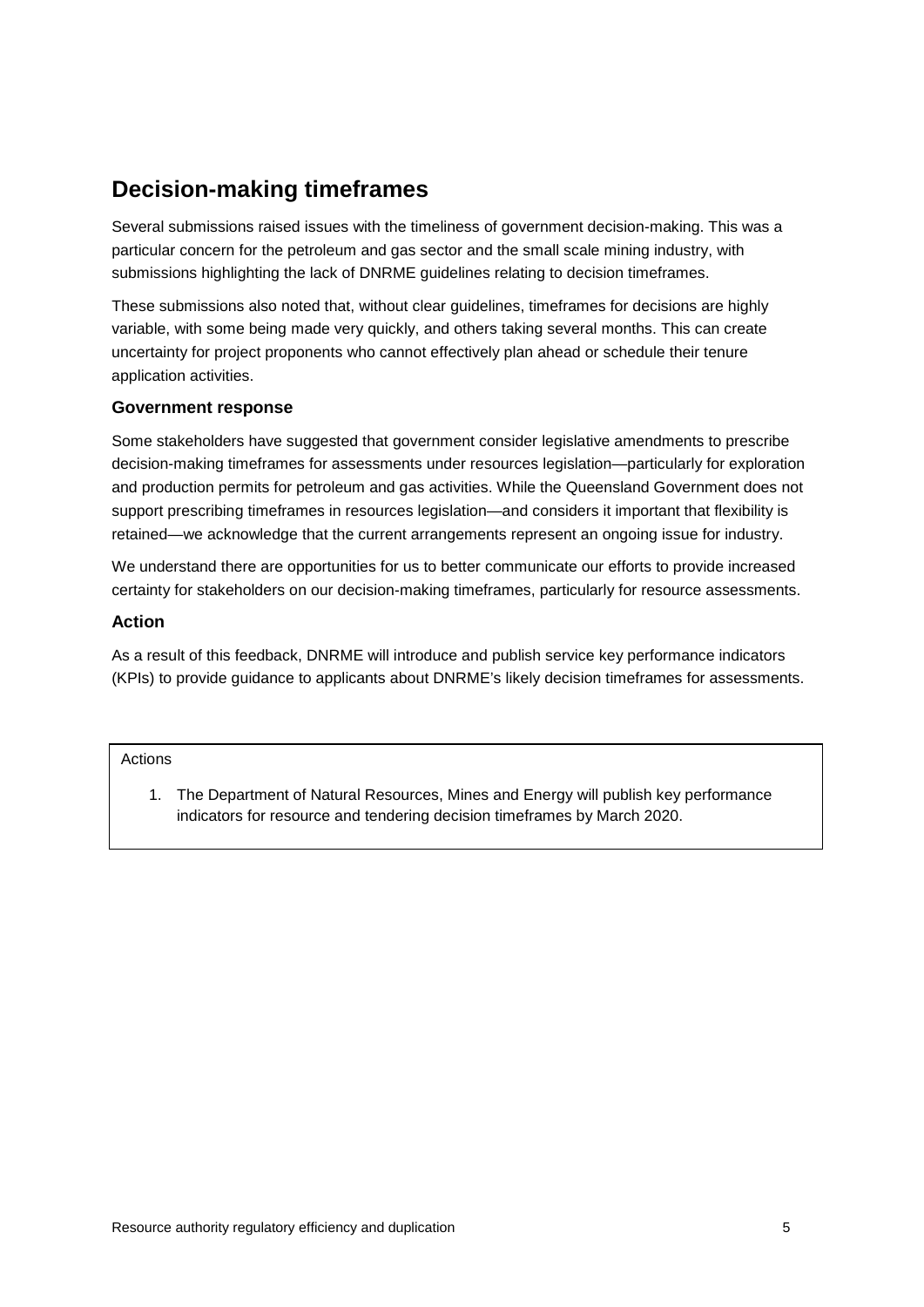# <span id="page-7-0"></span>**Environmental impact statements**

A number of submissions raised potential changes to the environmental impact statement (EIS) process and assessments, or the way the resulting EIS is used. Concerns with the EIS process were predominantly raised by environmental and community groups, with mining and resources groups largely in favour of current processes.

Some believed that assessment guidelines for an EIS needed to be more determinative and have greater clarity, while others raised specific concerns about the timeliness of current EIS assessments. There was no consensus on the issue of timeliness, with some submitters believing that the process should take as much time as is necessary to ensure appropriate assessment, while others believed the process should be time constrained to ensure that assessments don't take so long as to invalidate submitters' views or evidence.

## <span id="page-7-1"></span>**Government response**

The Queensland Government believes it is crucial that environmental impact assessments are rigorous, transparent and fair. We also understand there is a view that these processes could be better communicated to the community and industry, and that the extended nature of these processes can contribute to views that the processes are inefficient or ineffective.

The flexibility inherent in the current EIS processes can lead to some of the issues with timeliness identified by stakeholders, but it is also what allows the framework to be useful to a wide diversity of projects. That said, the Queensland Government agrees there is value in continually improving the way EIS assessments are administered and communicated.

### <span id="page-7-2"></span>**Action**

To drive continuous improvement, the Department of Environment and Science (DES) will investigate options to improve the administration of the EIS process, including how to better keep the public and other stakeholders informed of EIS applications and the progress of projects through the EIS approval process.

### Actions

2. The Department of Environment and Science, in collaboration with other government agencies, will investigate options to improve the efficiency and effectiveness of the EIS process, by December 2019.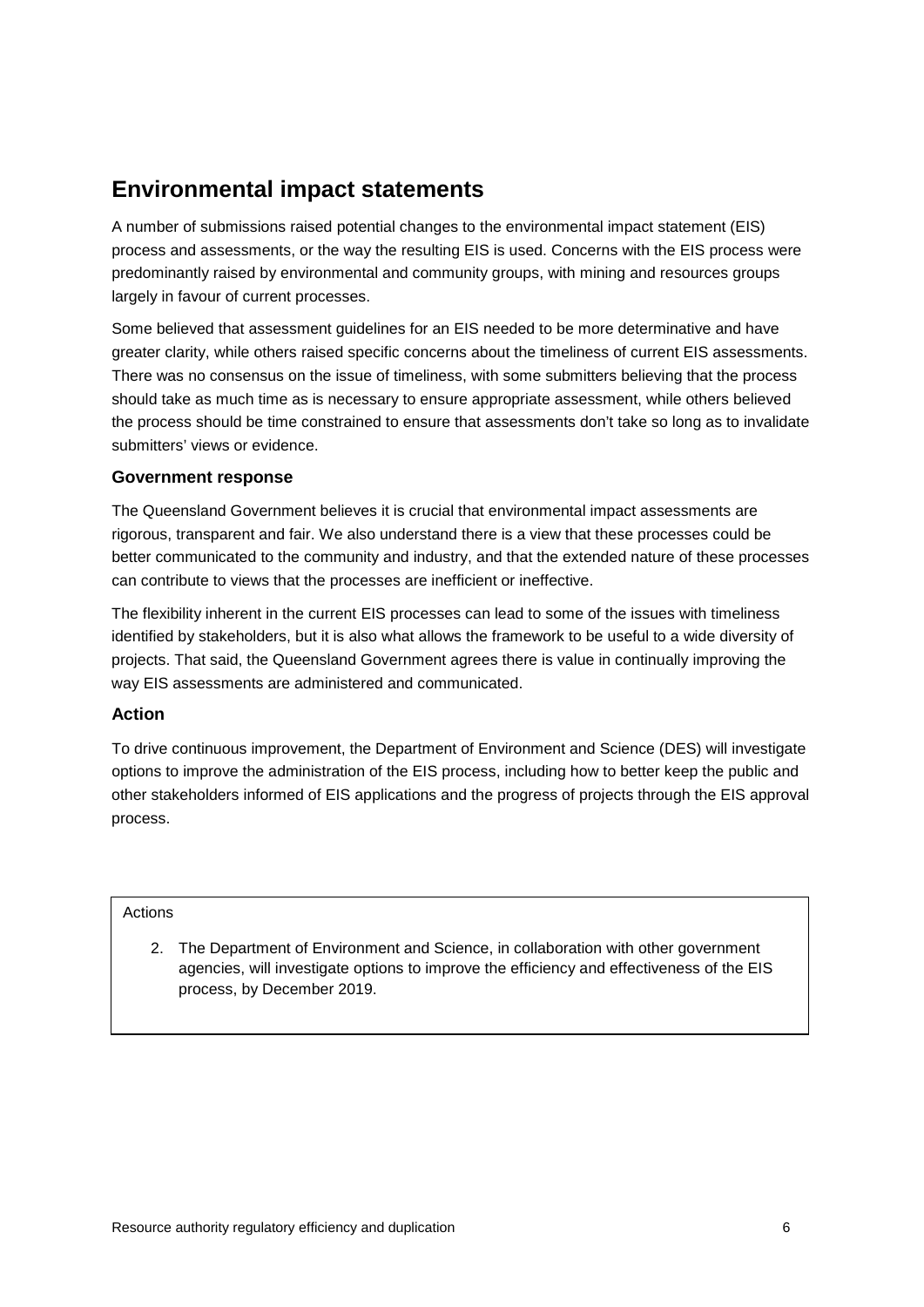## <span id="page-8-0"></span>**The small scale mining industry**

In addition to the submissions received from industry and community peak bodies, a large number of submissions were also received from small scale mining companies and individual miners. These submissions focused on particular areas where it was thought that government regulation was inefficient, ineffective, or generally offered more of a burden than a benefit. Individual miners also commented on the difficulty of negotiating with landowners, and several summarised their views by questioning the current level of government regulation.

## <span id="page-8-1"></span>**Government response**

As with many of the issues raised in this investigation, submitters have identified issues that share a common theme but have divergent views on how to address the issues. In this case, the individual issues speak to a broader concern about the appropriate level of regulation for small scale miners.

The Queensland Government has already made reforms to the *Environmental Protection Act 1994* to remove the regulatory burden for small scale mining activities, and notes that there is no environmental fee or license required for operating under the prescribed conditions for small scale mining, although surety is still required to be paid to the scheme manager.[1](#page-8-3) Additionally, there have been a number of legislative reforms to the *Mineral Resources Act 1989* and other pieces of mining regulation that benefit small scale miners through streamlining of processes.

The Queensland Government acknowledges that regulation of any industry comes with costs, and that these can be particularly challenging for industries that are primarily composed of small companies and individuals. The core challenge of regulation in these cases is finding an appropriate balance between the benefits of industry development and the oversight required to protect the interests of communities and the environment.

## <span id="page-8-2"></span>**Action**

DNRME will undertake a study to better understand the benefits and costs associated with small scale mining, including any benefits the sector creates for regional communities and the State. The results of this study will be presented to government for consideration, and inform future policy and regulation for the sector.

DNRME will also undertake a review of existing application forms and other materials to determine whether there are any redundant requirements and whether forms could be simpler to complete and easier to understand.

DES will initiate a project to undertake a complementary review of financial assurance for small scale mining. The scope of this project is intended to identify the environmental risks of resource activities; a proportionate management response; and financial provisioning options for small scale mining into the future.

<span id="page-8-3"></span> <sup>1</sup> Section 55 of the *Mineral and Energy Resources (Financial Provisioning) Act 2018* requires small scale miners to provide surety to the financial provisioning scheme manager.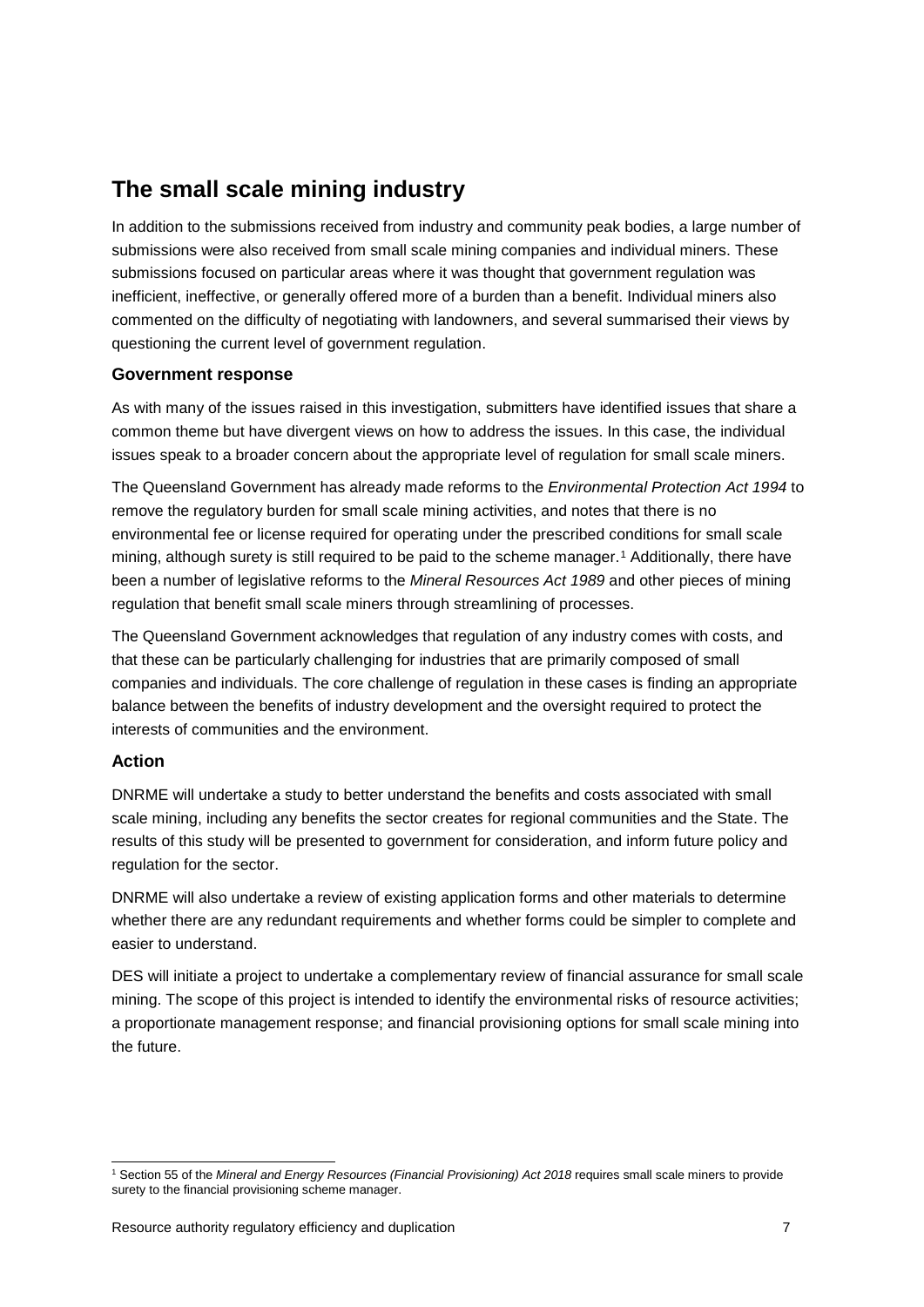#### Actions

- 3. The Department of Natural Resources, Mines and Energy, in consultation with relevant government agencies, will engage an independent entity to undertake an assessment of the benefits and costs associated with small scale mining, including any benefits the sector creates for regional communities and the State, and will publish this assessment by June 2020.
- 4. The Department of Natural Resources, Mines and Energy will review the existing mining claim application forms and other materials to determine whether there are any redundant requirements and whether forms could be simpler to complete and easier to understand by December 2019.
- 5. The Department of Environment and Science will initiate a project to undertake a complementary review of financial assurance for small scale mining. The scope of this project is intended to identify the environmental risks of resource activities; a proportionate management response; and financial provisioning options for small scale mining into the future.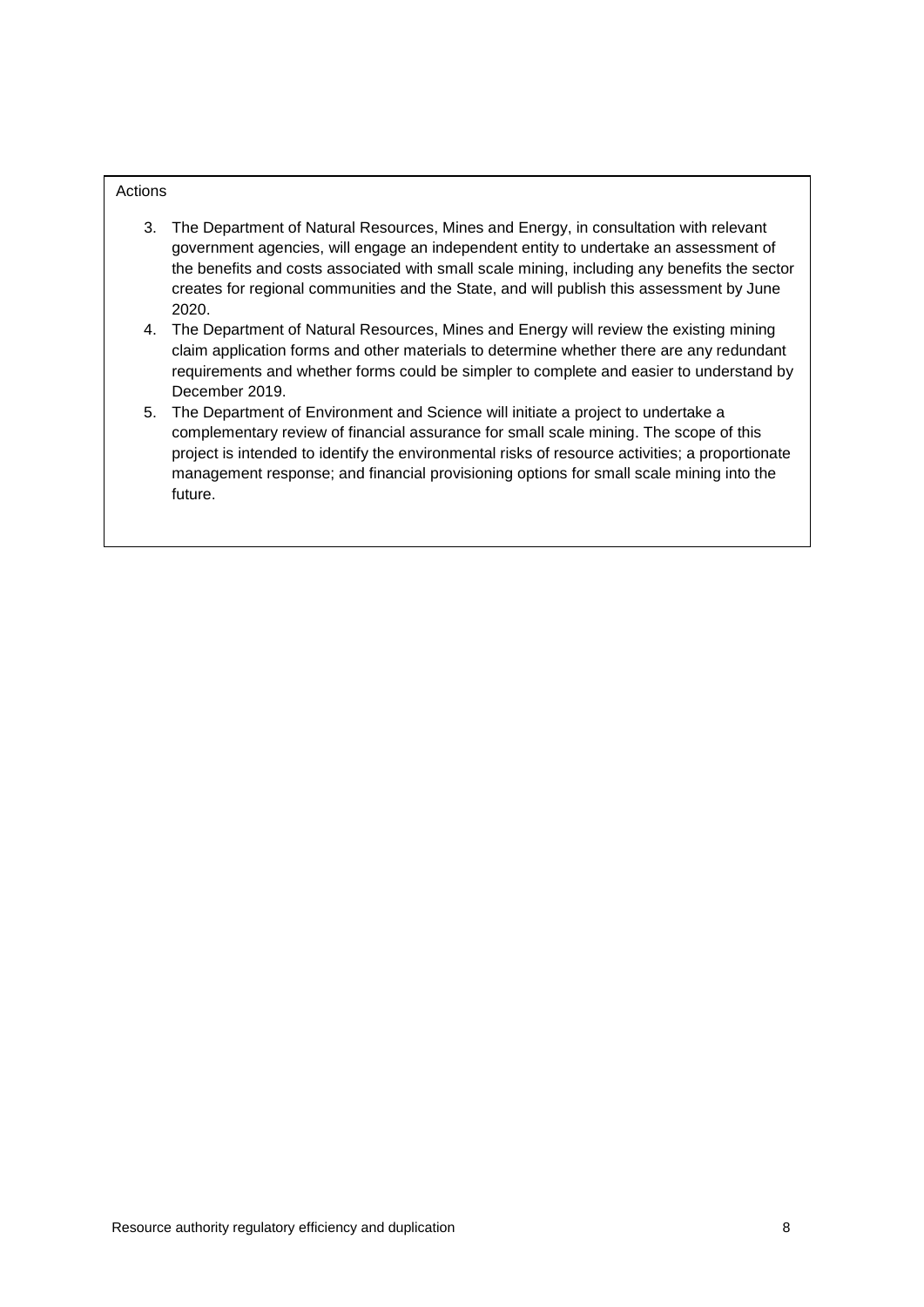# <span id="page-10-0"></span>**Access to government information**

Many stakeholders commented on access to government information. This theme varied in scale, with specific issues including:

- stakeholders who highlighted the difficulty in identifying relevant departmental staff
- those who had issues with the way mining tenure applications are notified
- those who highlighted the difficulty in complying with assessment process timeframes when they are reliant on the release of government information under the *Right to Information Act 2009.*

Stakeholders also highlighted issues with the government's online portals including the lack of interoperability and the challenges of having to use online tools in regional Queensland.

### <span id="page-10-1"></span>**Government response**

The Queensland Government acknowledges that there is always room for improvement in many of its processes. A key priority of our future state is to be a responsive government by making Queensland Government services easy to use. These improvements are particularly important when they relate to government being transparent so that companies and individuals can make informed decisions about the best way for them to interact with our processes. Where government mandates that companies provide or notify information, it is equally important that those companies do so in a way that is transparent, and easy to access and understand.

We note that although the operation and administration of government legislation is a matter for each responsible agency to address, the continual improvement of those matters must be undertaken in partnership with the stakeholders who are the end-users of that legislation. We commit to working with our stakeholders where our services are not meeting their needs.

### <span id="page-10-2"></span>**Action**

Continuous operational improvement is ongoing, and the broad range of issues identified means that this theme is not conducive to a single point or action. Instead, agencies have committed to several programs as outlined below, with further initiatives outlined in the consultation summary document.

In some cases, these initiatives will involve broader promotion of existing government initiatives and processes which are in place to communicate government information to the public, while others will represent key changes to the way we do business.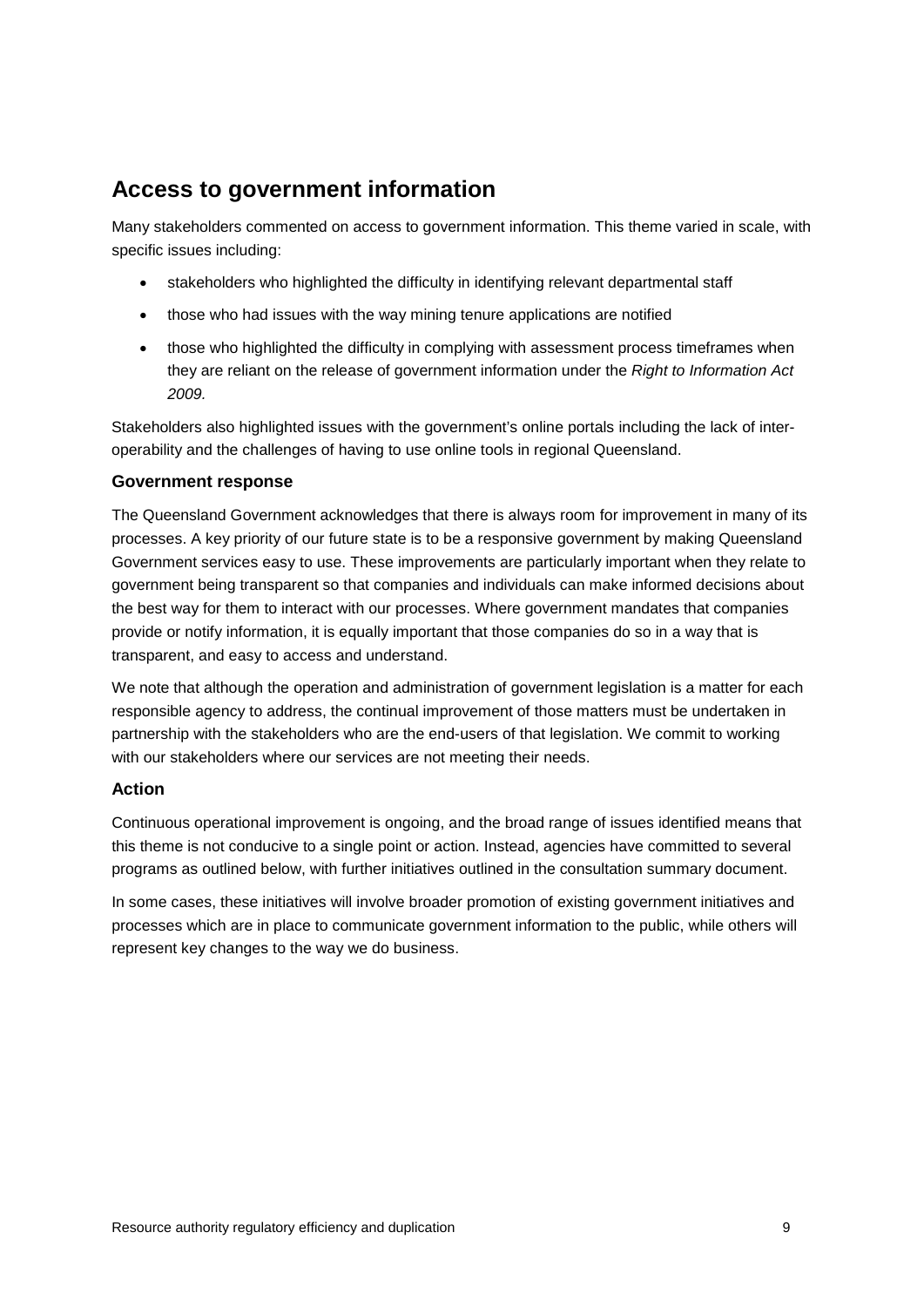#### Actions

- 6. The Department of Environment and Science will review Connect workflows and business rules to improve customer experiences. Robust business analysis will be conducted throughout 2019.
- 7. The Department of Natural Resources, Mines and Energy is currently investigating how its existing services can better meet users' needs and is seeking to improve available web content, review publicly available information in relation to resource applications, and investigate the sending out of reminder notices for resource reporting, renewals and expiry by 31 December 2019.
- 8. The Department of Natural Resources, Mines and Energy will engage with industry and the community to assess options to provide a push model to improve public access to information on resource applications.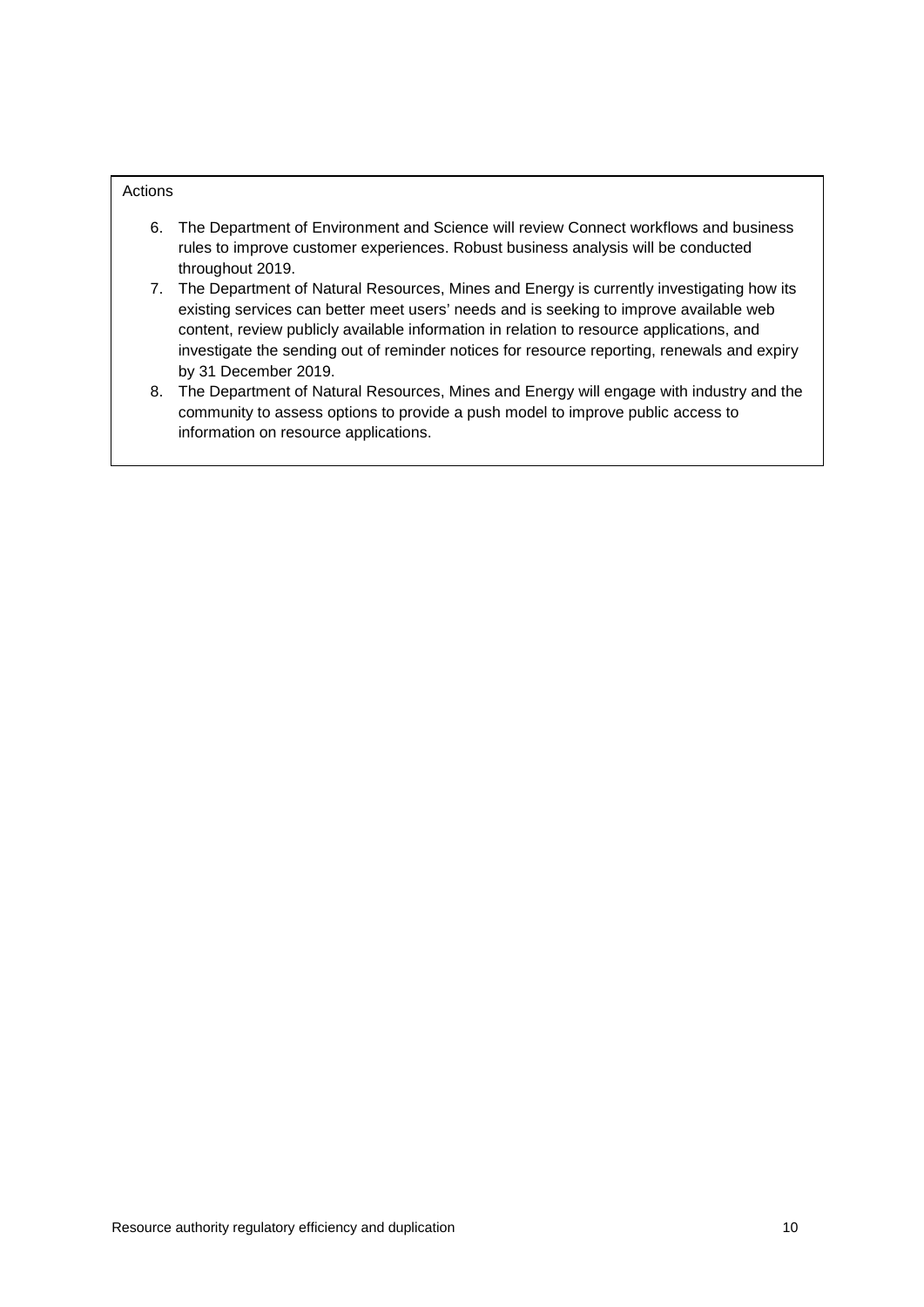# <span id="page-12-0"></span>**Legislative improvements to the regulatory framework**

Submissions from several stakeholders suggested amendments to improve the administration and efficiency of the regulatory framework. There were also some significant proposals to improve resource approval processes suggested by submitters. At least two submissions identified concerns about the lack of a dispute resolution framework to facilitate voluntary agreements with landholders to secure pipeline land, as an alternative to State intervention.

## <span id="page-12-1"></span>**Government response**

The Queensland Government is committed to seeking opportunities to improve the regulatory framework for resource assessments and being responsive to stakeholders. The government recognises the importance of streamlining assessment processes and reducing regulatory burden in order to support ongoing investment in Queensland's resources sector, whilst maintaining strong environmental standards and community participation rights.

The Queensland Government will introduce amendments to the Resource Acts to improve regulatory efficiency and streamline related processes. We will also continue to investigate the suggested amendments to the Resource Acts, and will consult with stakeholders on any proposals that arise from these investigations.

### <span id="page-12-2"></span>**Action**

DNRME will continue to investigate the suggested legislative amendments and other potential amendments to increase the efficiency of our resource assessment processes as well as the effectiveness of the regulatory framework. We will consult with key stakeholders on any proposals that arise from these investigations.

#### Actions

9. The Department of Natural Resources, Mines and Energy will continue to investigate the suggested legislative amendments to the Resource Acts, and will consult with key stakeholders on any proposals that arise from these investigations.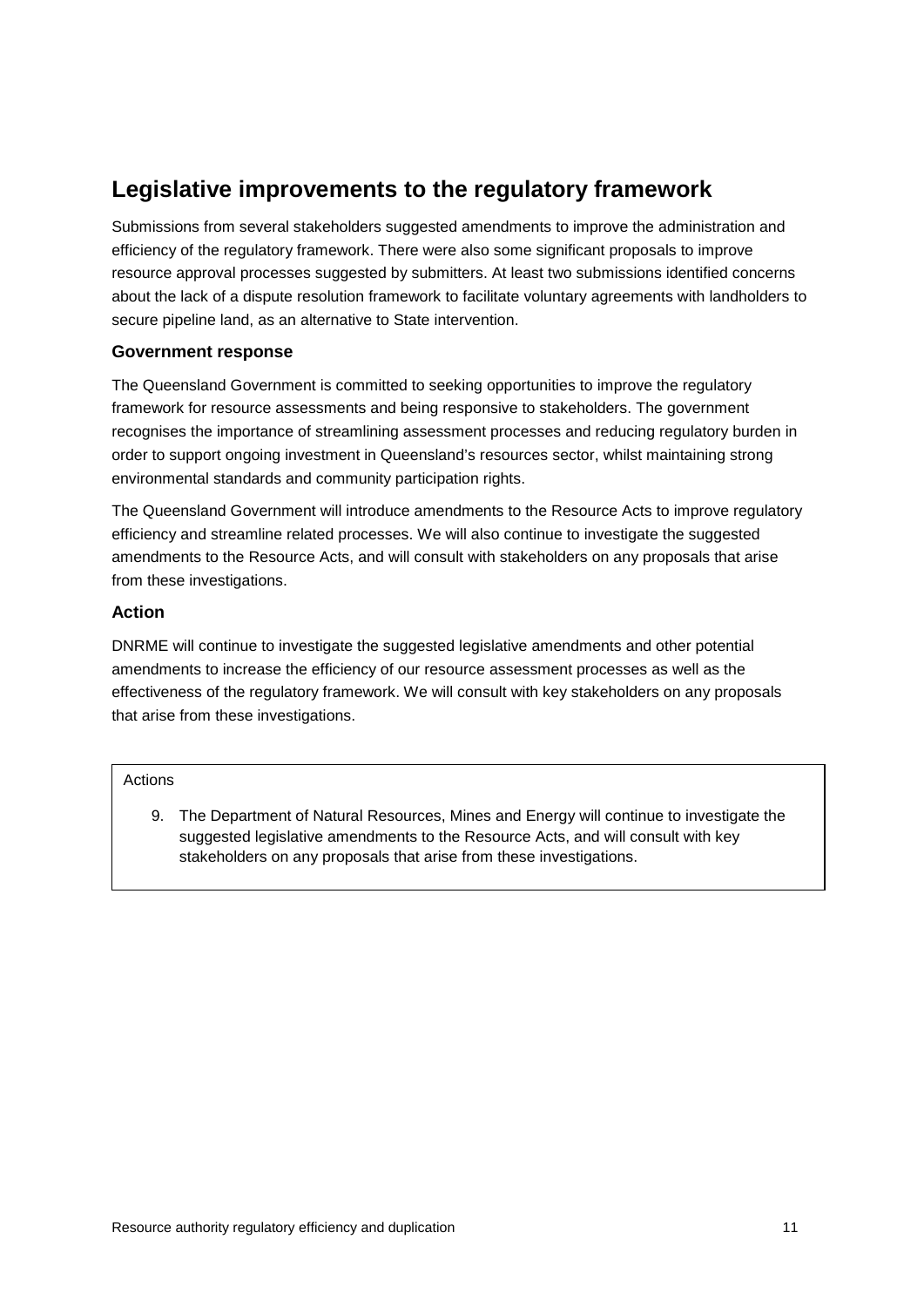## <span id="page-13-0"></span>**The next steps**

While this investigation has concluded, the next step in this process is to ensure the findings of this investigation result in real change that benefits the environment, communities, and the resources industry.

To this end, the responsible assessing agencies will be working together to deliver the actions outlined in this document. This may involve departmental officers proactively contacting submitters for further information and specific details on their issues.

We strongly encourage submitters who have more to say and other stakeholders who want their voices to be heard to contact DNRME at [resourcespolicy@dnrme.qld.gov.au](mailto:resourcespolicy@dnrme.qld.gov.au) so we can put you in contact with the relevant departmental officers.

A summary of the actions outlined in this paper, and their expected completion timeframes, is available in Appendix 1.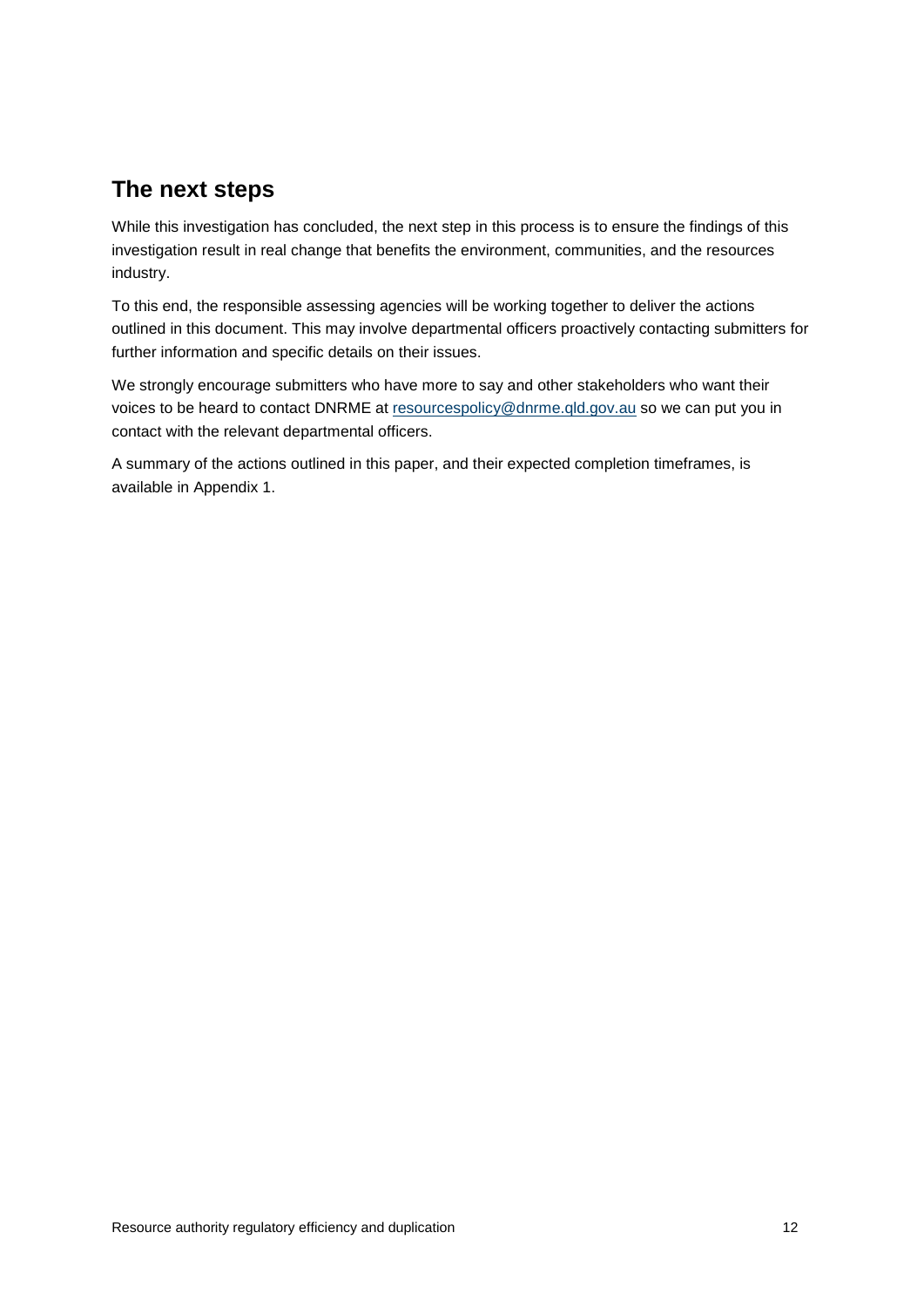# <span id="page-14-0"></span>**Appendix 1 – Implementation schedule**

| <b>Implementation Schedule</b>                                                                                                                                                                                                                                                                                                                                                               |                     |
|----------------------------------------------------------------------------------------------------------------------------------------------------------------------------------------------------------------------------------------------------------------------------------------------------------------------------------------------------------------------------------------------|---------------------|
| Action 1: The Department of Natural Resources, Mines and Energy will publish<br>key performance indicators for resource and tendering decision timeframes.                                                                                                                                                                                                                                   | 31 March<br>2020    |
| Action 2: The Department of Environment and Science, in collaboration with other<br>government agencies, will investigate options to improve the efficiency and<br>effectiveness of the EIS process.                                                                                                                                                                                         | 31 December<br>2019 |
| Action 3: The Department of Natural Resources, Mines and Energy, in<br>consultation with relevant government agencies, will engage an independent<br>entity to undertake an assessment of the benefits and costs associated with small<br>scale mining, including any benefits the sector creates for regional communities<br>and the State, and will publish this assessment.               | 30 June 2020        |
| Action 4: The Department of Natural Resources, Mines and Energy will review the<br>existing mining claim application forms and other materials to determine whether<br>there are any redundant requirements and whether forms could be simpler to<br>complete and easier to understand.                                                                                                      | 31 December<br>2019 |
| Action 5: The Department of Environment and Science will initiate a project to<br>undertake a complementary review of financial assurance for small scale mining.<br>The scope of this project is intended to identify the environmental risks of resource<br>activities; a proportionate management response; and financial provisioning<br>options for small scale mining into the future. | Ongoing             |
| Action 6: The Department of Environment and Science will review Connect<br>workflows and business rules to improve customer experiences. Robust business<br>analysis will be conducted throughout 2019.                                                                                                                                                                                      | 31 December<br>2019 |
| Action 7: The Department of Natural Resources, Mines and Energy is currently<br>investigating how its existing services can better meet users' needs and is seeking<br>to improve available web content, review publicly available information in relation<br>to resource applications, and investigate the sending out of reminder notices for<br>resource reporting, renewals and expiry.  | 31 December<br>2019 |
| Action 8: The Department of Natural Resources, Mines and Energy will engage<br>with industry and the community to assess options to provide a push model to<br>improve public access to information on resource applications.                                                                                                                                                                | 31 March<br>2020    |
| Action 9: The Department of Natural Resources, Mines and Energy will continue<br>to investigate the suggested legislative amendments to the Resource Acts, and<br>will consult with key stakeholders on any proposals that arise from these<br>investigations.                                                                                                                               | 31 December<br>2019 |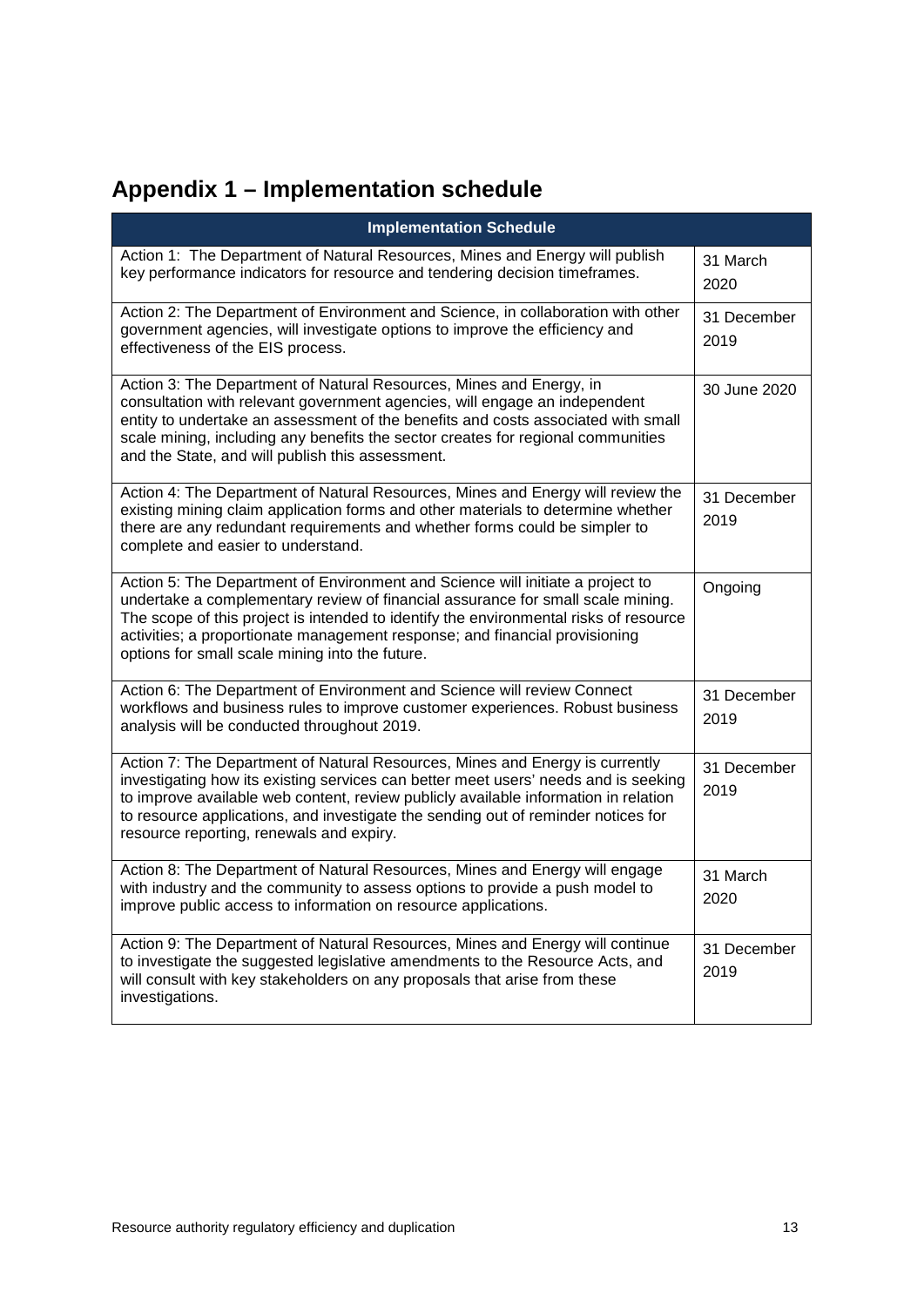# <span id="page-15-0"></span>**Appendix 2 – Submissions to the investigation**

| $\overline{1}$  | AgForce Queensland                                        |
|-----------------|-----------------------------------------------------------|
| $\overline{2}$  | <b>Ms Alison Summerville</b>                              |
| 3               | Association of Mining and Exploration Companies           |
| $\overline{4}$  | Anglo-American                                            |
| 5               | Australian Petroleum Production & Exploration Association |
| 6               | Ms Barbara Whitton and Mr Robert Bassett                  |
| $\overline{7}$  | <b>BHP</b>                                                |
| 8               | Mr Chris Mack                                             |
| 9               | Coachtrail Investments Pty Ltd                            |
| 10              | <b>Colonial Opal</b>                                      |
| 11              | Mr David Strang                                           |
| 12              | Doctors for the Environment                               |
| 13              | Origin Energy                                             |
| 14              | Environmental Council of Central Queensland Inc.          |
| 15              | Environmental Defenders Office Qld                        |
| 16              | Mr Eric Oliver                                            |
| 17              | Mr Garry Reed                                             |
| 18              | Gecko Environmental Council                               |
| 19              | Mr Jack Lange                                             |
| 20              | Mr James Hinds                                            |
| 21              | Ms Johanna Evans                                          |
| 22              | Ms Leanne Brummel                                         |
| 23              | Lock the Gate Alliance                                    |
| $\overline{24}$ | <b>Mackay Conservation Group</b>                          |
| 25              | Mr Mark Stuart-Jones                                      |
| $\overline{26}$ | New Hope Corporation Limited                              |
| $\overline{27}$ | North Queensland Conservation Council                     |
| 28              | North Queensland and Cape York Land Councils              |
| 29              | Outback Opals Pty Ltd and Bolderblack                     |
| 30              | Mr Paul Stephenson                                        |
| 31              | Plum Exploration Pty Ltd                                  |
| 32              | Protect the Bush Alliance                                 |
| 33              | Mr Robbie Vinnicombe                                      |
| $\overline{34}$ | Queensland Farmers' Federation                            |
| 35              | Queensland Ports Association                              |
| 36              | Queensland Resources Council                              |
| 37              | Rio Tinto Aluminium Limited                               |
| 38              | Santos Limited                                            |
| 39              | Ms Shay Dougall                                           |
| 40              | Mr Sheldon Dealy                                          |
| 41              | Townsville Regional Environment Foundation                |
| 42              | Wide Bay Burnett Environmental Council Inc.               |
| 43              | World Wildlife Fund Australia                             |
| $\overline{44}$ | Yowah Opal Miners Community Services Inc.                 |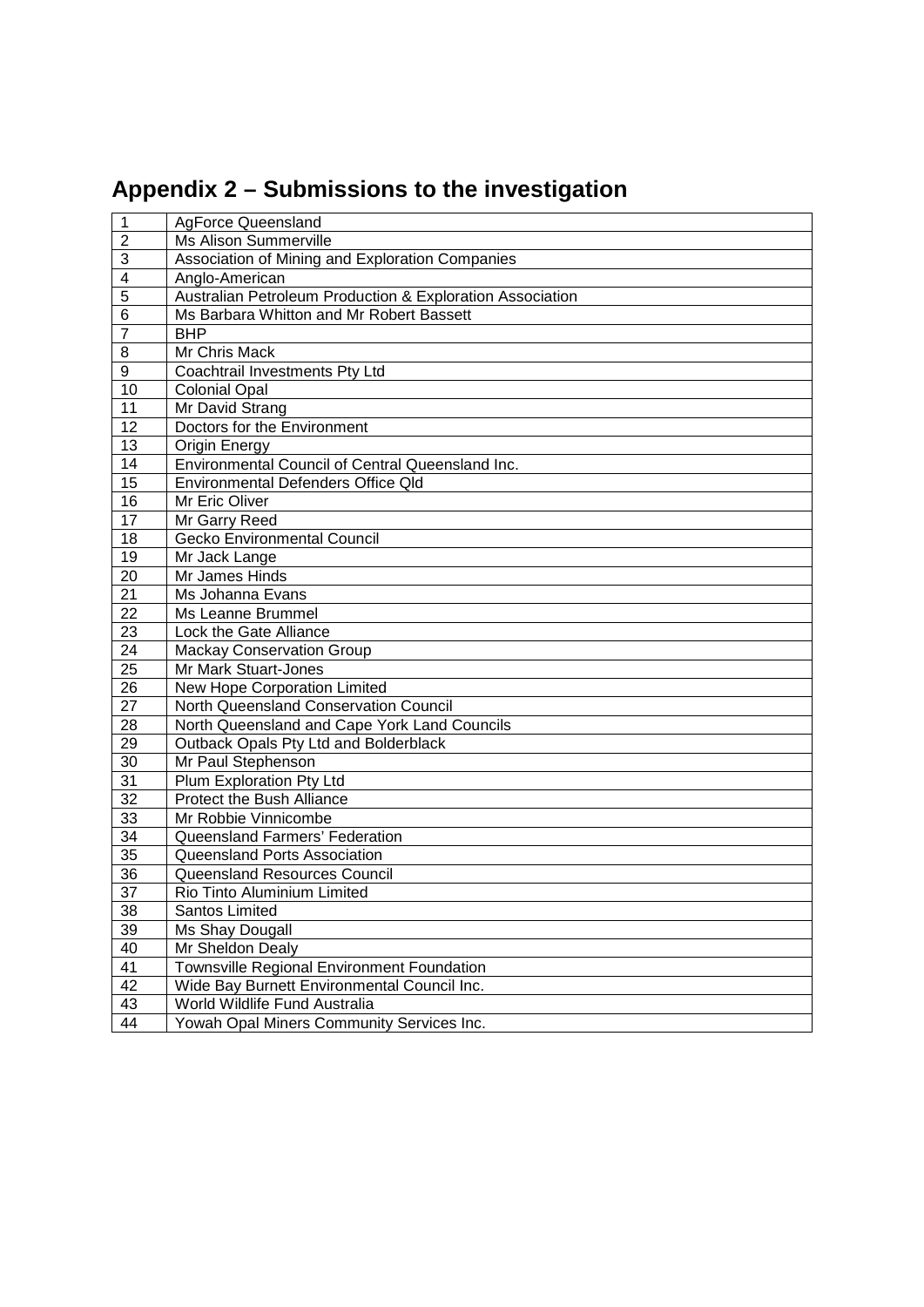<span id="page-16-0"></span>

| <b>Decision-making timeframes</b><br>3, 5, 36, 38, 40<br>Several submitters raised issues around the decision-making timeframes<br>The Queensland Government acknowledges that there is<br>for resource tenures, once an application has been submitted to the<br>always room for improvement in many of its processes. A<br>Department of Natural Resources, Mines and Energy (DNRME). These<br>key priority of our future state is to be a responsive<br>issues, and the proposed solutions, centred on the uncertainty within<br>government by making Queensland Government services<br>industry that has arisen because of the lack of published timeframes.<br>easier to use.<br>DNRME will introduce and publish targeted service<br>Some submitters also highlighted that individual departmental timeframes<br>can be insufficient where an assessment process bridges multiple<br>standards for resource decision timeframes.<br>agencies.<br>One submitter suggested that a formal escalation process for urgent<br>36<br>The Queensland Government understands that there are<br>applications should be introduced, to fast track urgent applications (with<br>opportunities for us to better communicate our efforts to<br>adequate reasoning). The chain of 'approvers' would be made aware of<br>provide increased certainty for stakeholders on our<br>the urgency, and DNRME would provide a realistic expected completion<br>decision-making timeframes, particularly for resource<br>date with enhanced tracking.<br>assessments. DNRME will introduce and publish targeted<br>service standards for resource decision timeframes.<br>DNRME also provides companies with the opportunity for<br>pre-lodgement meetings. Proponents are encouraged to |
|------------------------------------------------------------------------------------------------------------------------------------------------------------------------------------------------------------------------------------------------------------------------------------------------------------------------------------------------------------------------------------------------------------------------------------------------------------------------------------------------------------------------------------------------------------------------------------------------------------------------------------------------------------------------------------------------------------------------------------------------------------------------------------------------------------------------------------------------------------------------------------------------------------------------------------------------------------------------------------------------------------------------------------------------------------------------------------------------------------------------------------------------------------------------------------------------------------------------------------------------------------------------------------------------------------------------------------------------------------------------------------------------------------------------------------------------------------------------------------------------------------------------------------------------------------------------------------------------------------------------------------------------------------------------------------------------------------------------------------------------------------------------|
|                                                                                                                                                                                                                                                                                                                                                                                                                                                                                                                                                                                                                                                                                                                                                                                                                                                                                                                                                                                                                                                                                                                                                                                                                                                                                                                                                                                                                                                                                                                                                                                                                                                                                                                                                                        |
|                                                                                                                                                                                                                                                                                                                                                                                                                                                                                                                                                                                                                                                                                                                                                                                                                                                                                                                                                                                                                                                                                                                                                                                                                                                                                                                                                                                                                                                                                                                                                                                                                                                                                                                                                                        |
|                                                                                                                                                                                                                                                                                                                                                                                                                                                                                                                                                                                                                                                                                                                                                                                                                                                                                                                                                                                                                                                                                                                                                                                                                                                                                                                                                                                                                                                                                                                                                                                                                                                                                                                                                                        |
|                                                                                                                                                                                                                                                                                                                                                                                                                                                                                                                                                                                                                                                                                                                                                                                                                                                                                                                                                                                                                                                                                                                                                                                                                                                                                                                                                                                                                                                                                                                                                                                                                                                                                                                                                                        |
|                                                                                                                                                                                                                                                                                                                                                                                                                                                                                                                                                                                                                                                                                                                                                                                                                                                                                                                                                                                                                                                                                                                                                                                                                                                                                                                                                                                                                                                                                                                                                                                                                                                                                                                                                                        |
|                                                                                                                                                                                                                                                                                                                                                                                                                                                                                                                                                                                                                                                                                                                                                                                                                                                                                                                                                                                                                                                                                                                                                                                                                                                                                                                                                                                                                                                                                                                                                                                                                                                                                                                                                                        |
|                                                                                                                                                                                                                                                                                                                                                                                                                                                                                                                                                                                                                                                                                                                                                                                                                                                                                                                                                                                                                                                                                                                                                                                                                                                                                                                                                                                                                                                                                                                                                                                                                                                                                                                                                                        |
|                                                                                                                                                                                                                                                                                                                                                                                                                                                                                                                                                                                                                                                                                                                                                                                                                                                                                                                                                                                                                                                                                                                                                                                                                                                                                                                                                                                                                                                                                                                                                                                                                                                                                                                                                                        |
|                                                                                                                                                                                                                                                                                                                                                                                                                                                                                                                                                                                                                                                                                                                                                                                                                                                                                                                                                                                                                                                                                                                                                                                                                                                                                                                                                                                                                                                                                                                                                                                                                                                                                                                                                                        |
|                                                                                                                                                                                                                                                                                                                                                                                                                                                                                                                                                                                                                                                                                                                                                                                                                                                                                                                                                                                                                                                                                                                                                                                                                                                                                                                                                                                                                                                                                                                                                                                                                                                                                                                                                                        |
|                                                                                                                                                                                                                                                                                                                                                                                                                                                                                                                                                                                                                                                                                                                                                                                                                                                                                                                                                                                                                                                                                                                                                                                                                                                                                                                                                                                                                                                                                                                                                                                                                                                                                                                                                                        |
|                                                                                                                                                                                                                                                                                                                                                                                                                                                                                                                                                                                                                                                                                                                                                                                                                                                                                                                                                                                                                                                                                                                                                                                                                                                                                                                                                                                                                                                                                                                                                                                                                                                                                                                                                                        |
|                                                                                                                                                                                                                                                                                                                                                                                                                                                                                                                                                                                                                                                                                                                                                                                                                                                                                                                                                                                                                                                                                                                                                                                                                                                                                                                                                                                                                                                                                                                                                                                                                                                                                                                                                                        |
|                                                                                                                                                                                                                                                                                                                                                                                                                                                                                                                                                                                                                                                                                                                                                                                                                                                                                                                                                                                                                                                                                                                                                                                                                                                                                                                                                                                                                                                                                                                                                                                                                                                                                                                                                                        |
|                                                                                                                                                                                                                                                                                                                                                                                                                                                                                                                                                                                                                                                                                                                                                                                                                                                                                                                                                                                                                                                                                                                                                                                                                                                                                                                                                                                                                                                                                                                                                                                                                                                                                                                                                                        |
|                                                                                                                                                                                                                                                                                                                                                                                                                                                                                                                                                                                                                                                                                                                                                                                                                                                                                                                                                                                                                                                                                                                                                                                                                                                                                                                                                                                                                                                                                                                                                                                                                                                                                                                                                                        |
|                                                                                                                                                                                                                                                                                                                                                                                                                                                                                                                                                                                                                                                                                                                                                                                                                                                                                                                                                                                                                                                                                                                                                                                                                                                                                                                                                                                                                                                                                                                                                                                                                                                                                                                                                                        |
| take advantage of this service.                                                                                                                                                                                                                                                                                                                                                                                                                                                                                                                                                                                                                                                                                                                                                                                                                                                                                                                                                                                                                                                                                                                                                                                                                                                                                                                                                                                                                                                                                                                                                                                                                                                                                                                                        |
| The Environmental Impact Statement (EIS) assessment process                                                                                                                                                                                                                                                                                                                                                                                                                                                                                                                                                                                                                                                                                                                                                                                                                                                                                                                                                                                                                                                                                                                                                                                                                                                                                                                                                                                                                                                                                                                                                                                                                                                                                                            |
|                                                                                                                                                                                                                                                                                                                                                                                                                                                                                                                                                                                                                                                                                                                                                                                                                                                                                                                                                                                                                                                                                                                                                                                                                                                                                                                                                                                                                                                                                                                                                                                                                                                                                                                                                                        |
|                                                                                                                                                                                                                                                                                                                                                                                                                                                                                                                                                                                                                                                                                                                                                                                                                                                                                                                                                                                                                                                                                                                                                                                                                                                                                                                                                                                                                                                                                                                                                                                                                                                                                                                                                                        |
| Many submissions raised concerns with the time taken to complete EIS<br>The Department of Environment and Science (DES) is<br>1, 14, 15, 16, 18,                                                                                                                                                                                                                                                                                                                                                                                                                                                                                                                                                                                                                                                                                                                                                                                                                                                                                                                                                                                                                                                                                                                                                                                                                                                                                                                                                                                                                                                                                                                                                                                                                       |
| assessments. A range of other stakeholders expressed a differing view,<br>22, 23, 24, 25,<br>committed to maintaining the EIS assessment process as                                                                                                                                                                                                                                                                                                                                                                                                                                                                                                                                                                                                                                                                                                                                                                                                                                                                                                                                                                                                                                                                                                                                                                                                                                                                                                                                                                                                                                                                                                                                                                                                                    |
| and suggested that EIS assessments should take as long as is necessary<br>a thorough and rigorous method for supporting good<br>32, 41, 42 43                                                                                                                                                                                                                                                                                                                                                                                                                                                                                                                                                                                                                                                                                                                                                                                                                                                                                                                                                                                                                                                                                                                                                                                                                                                                                                                                                                                                                                                                                                                                                                                                                          |
| to ensure that the assessment is comprehensive.<br>decision-making about major development projects. DES<br>has committed to investigating options to improve the EIS                                                                                                                                                                                                                                                                                                                                                                                                                                                                                                                                                                                                                                                                                                                                                                                                                                                                                                                                                                                                                                                                                                                                                                                                                                                                                                                                                                                                                                                                                                                                                                                                  |
| process.                                                                                                                                                                                                                                                                                                                                                                                                                                                                                                                                                                                                                                                                                                                                                                                                                                                                                                                                                                                                                                                                                                                                                                                                                                                                                                                                                                                                                                                                                                                                                                                                                                                                                                                                                               |

# **Appendix 3 – Issues and government responses**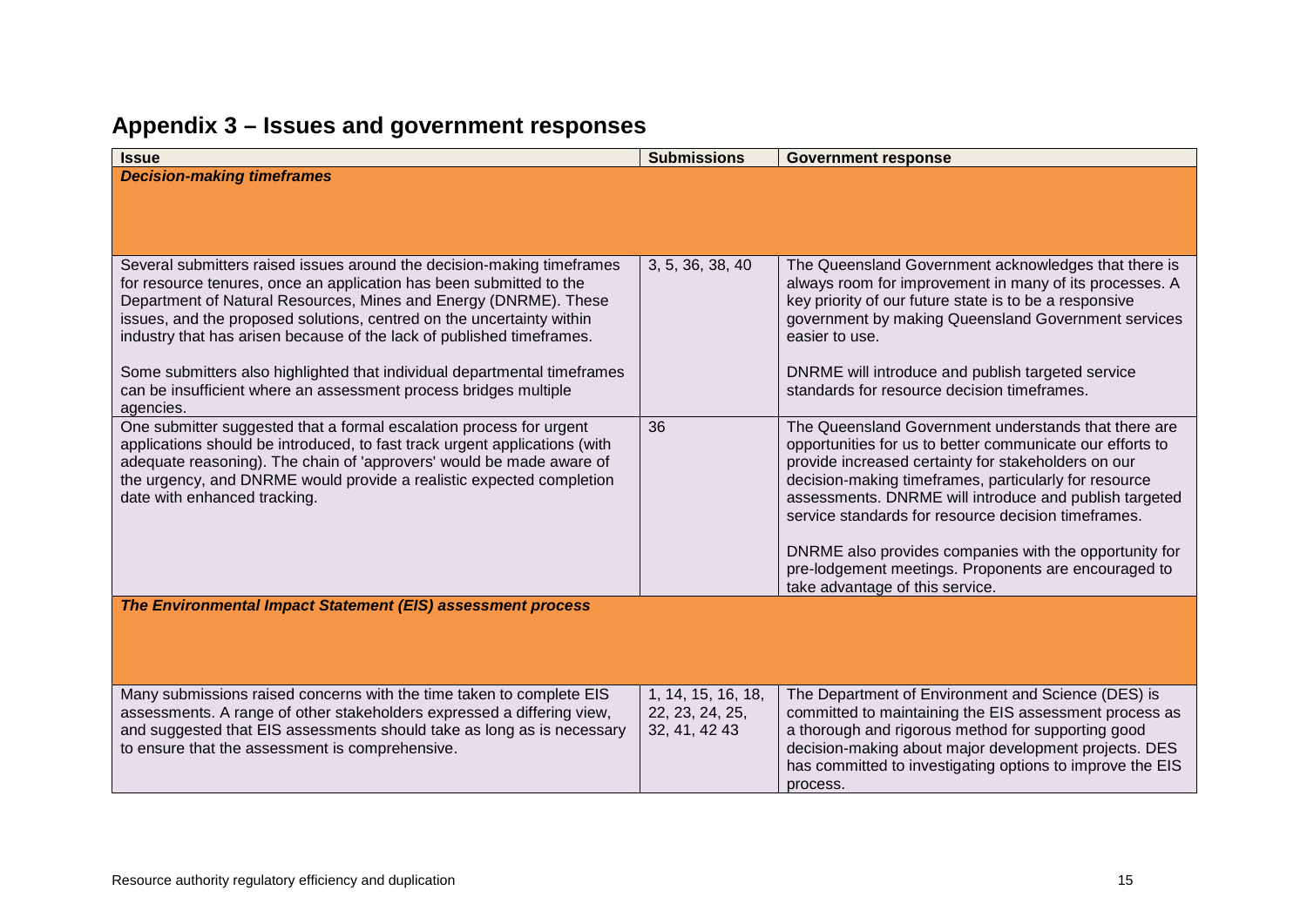| <b>Issue</b>                                                                                                                                                                                                                                                                                                                                                                                                                                                                                                                                                | <b>Submissions</b>                              | <b>Government response</b>                                                                                                                                                                                                                                                                                                                                                                                                                           |
|-------------------------------------------------------------------------------------------------------------------------------------------------------------------------------------------------------------------------------------------------------------------------------------------------------------------------------------------------------------------------------------------------------------------------------------------------------------------------------------------------------------------------------------------------------------|-------------------------------------------------|------------------------------------------------------------------------------------------------------------------------------------------------------------------------------------------------------------------------------------------------------------------------------------------------------------------------------------------------------------------------------------------------------------------------------------------------------|
| Some submitters believe that there should be clear requirements for the<br>content of an EIS assessment, and another proposed that these<br>requirements should also include a health impact assessment.                                                                                                                                                                                                                                                                                                                                                    | 1, 12, 15, 16, 18,<br>23, 24, 25, 32,<br>36, 43 | DES regulates project specific impacts for air and noise in<br>order to maintain human health and wellbeing in line with<br>guideline values. Where necessary, DES also seeks<br>advice from Queensland Health to regulate specific<br>activities or events.<br>DES is currently reviewing and updating its policies on air<br>and noise quality and the guidance material that supports<br>the terms of reference for preparation of an EIS.        |
| Some stakeholders submitted that specialist EIS work from consultants<br>should be conducted independently of proponents.                                                                                                                                                                                                                                                                                                                                                                                                                                   | 17, 27                                          | The EIS process is applicant/proponent driven. DES<br>requires the provision of information by the<br>applicant/proponent to support a thorough and rigorous<br>assessment in line with the relevant legislative<br>requirements. DES independently assesses information<br>on its merits in order to support good decision-making<br>about major development projects.<br>DES has committed to investigating options to improve<br>the EIS process. |
| A stakeholder noted that industry needs greater certainty about when an<br>EIS assessment will be required under the Environmental Protection Act<br>1994 (the EP Act). The submitter cited the requirement that DES cannot<br>make a formal decision about whether an EIS is required until after an<br>application for an environmental authority (EA) is lodged.                                                                                                                                                                                         | 36                                              | DES has committed to investigating options to improve<br>the EIS process. Proponents may seek informal advice<br>from DES prior to lodging approval applications.<br>Alternatively, under section 70 of the EP Act, proponents<br>may apply to DES for approval to voluntarily prepare an<br>EIS without having to prepare an environmental authority.                                                                                               |
| Several stakeholders suggested that there should be a single public<br>notification process. Another submitter expanded on this suggestion by<br>arguing that if an EIS has been notified, then no further public notification<br>should be required unless there have been material changes to the EIS.<br>This theme was mirrored by one submitter who suggested that there<br>should be a sensible and fair rationalisation concerning the quantum or<br>process points at which stakeholders can elect to become involved in the<br>assessment process. | 4, 26, 36, 37                                   | Where possible, notification processes for mining lease<br>and EA applications under the Mineral Resources Act<br>1989 and the EP Act are closely aligned, as are the<br>objection periods. DES has committed to investigating<br>options to improve the EIS process.                                                                                                                                                                                |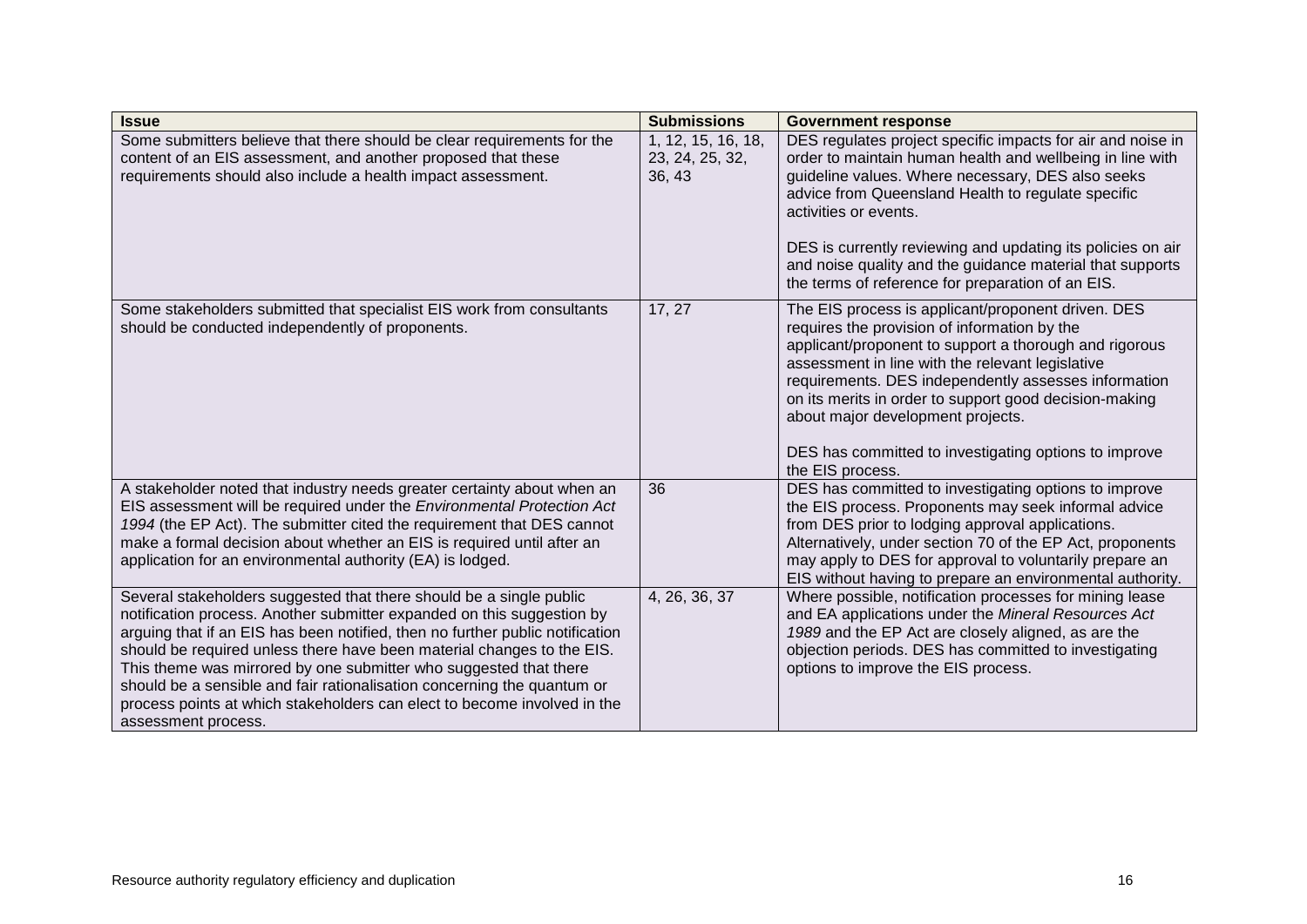| <b>Issue</b>                                                                                                                                                                                                                                                                                                       | <b>Submissions</b> | <b>Government response</b>                                                                                                                                                                                                                                                                                                                                                                |
|--------------------------------------------------------------------------------------------------------------------------------------------------------------------------------------------------------------------------------------------------------------------------------------------------------------------|--------------------|-------------------------------------------------------------------------------------------------------------------------------------------------------------------------------------------------------------------------------------------------------------------------------------------------------------------------------------------------------------------------------------------|
| The level of regulation for the small scale mining sector                                                                                                                                                                                                                                                          |                    |                                                                                                                                                                                                                                                                                                                                                                                           |
| Some stakeholders have questioned the current level of regulation for the<br>small scale mining sector, with some suggesting that small scale miners<br>should be exempted from certain legislative requirements, or that they<br>should be processed through an expedited process.                                | 2, 6, 29, 44       | The Queensland Government acknowledges the views of<br>stakeholders in relation to the level of regulation for the<br>small scale mining sector. In response to these views,<br>DNRME will undertake a study to better understand the<br>benefits and costs associated with the small scale mining<br>sector to inform the development of future policy and<br>regulation for the sector. |
| Submitters identified issues with government required paperwork, and<br>suggested a range of changes including the streamlining of specific<br>documents, the inclusion of checklists, combining forms across agencies,<br>and the inclusion of printed names and/or case numbers to track progress<br>of matters. | 2, 5, 20, 40       | The Queensland Government acknowledges that there is<br>always room for improvement in many of its processes. A<br>key priority of our future state is to be a responsive<br>government by making Queensland Government services<br>easier to use.<br>DNRME will undertake a review of existing application<br>forms and other materials to determine whether there are                   |
|                                                                                                                                                                                                                                                                                                                    |                    | any redundant requirements and whether forms could be<br>simpler to complete and easier to understand. The review<br>is an opportunity for us to consider how existing services<br>can better meet users' needs.                                                                                                                                                                          |
| Submitters had several suggestions around the fees levied on small scale<br>miners. These suggestions varied from discrete issues such as a change<br>of name fee, through to a broader discussion about the role of DNRME in<br>attracting people to the regions through lower fees.                              | 6, 40, 44          | Fees and services are reviewed periodically to ensure<br>they remain contemporary and comply with the<br>Queensland Government's Principles for fees and<br>charges.                                                                                                                                                                                                                      |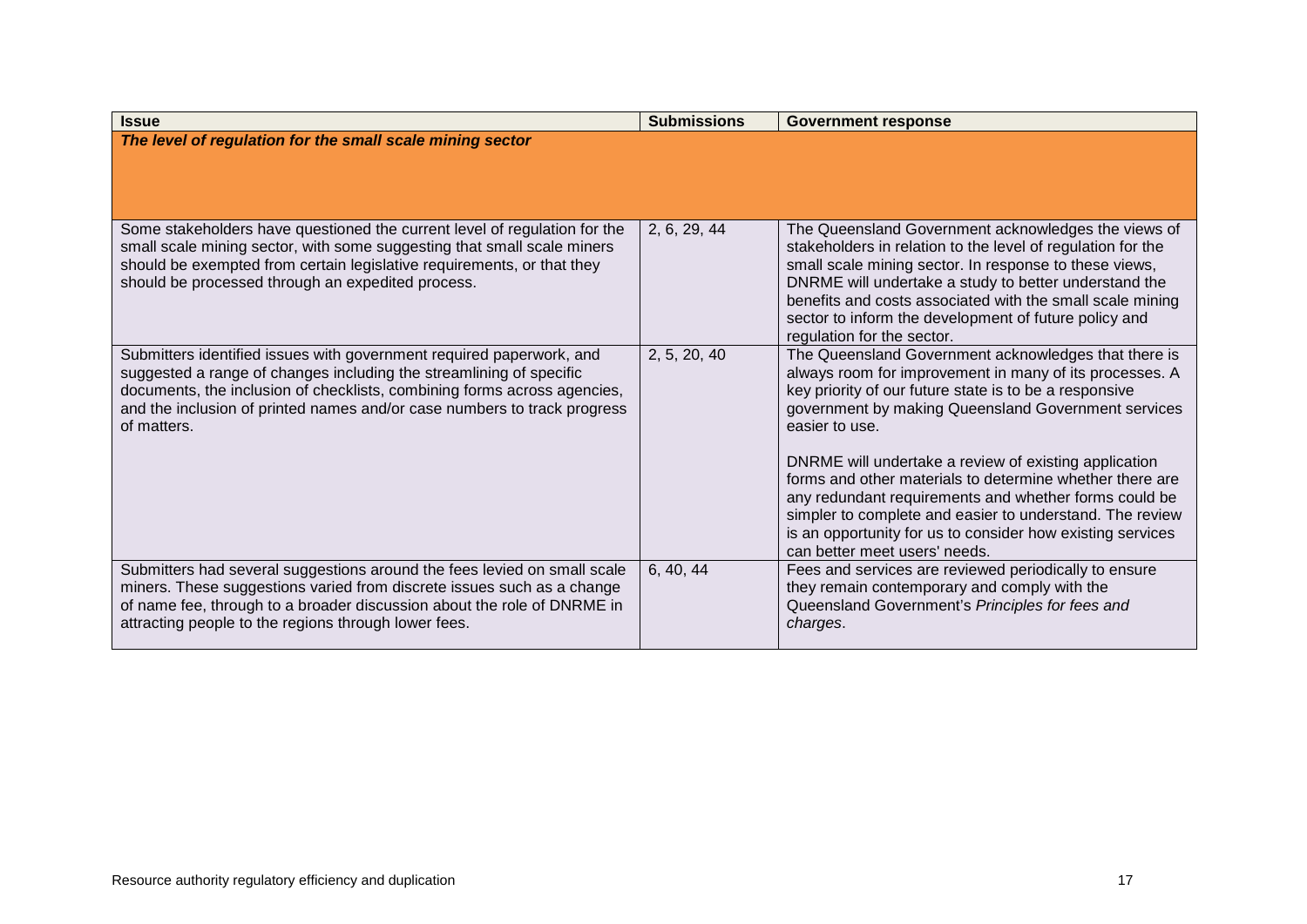| <b>Issue</b>                                                                                                                                                                                                                               | <b>Submissions</b> | <b>Government response</b>                                                                                                                                                                                                                                                                                                                                                                                                                                                                                                                                                                                                                                                                                                                                                                                                                                                        |
|--------------------------------------------------------------------------------------------------------------------------------------------------------------------------------------------------------------------------------------------|--------------------|-----------------------------------------------------------------------------------------------------------------------------------------------------------------------------------------------------------------------------------------------------------------------------------------------------------------------------------------------------------------------------------------------------------------------------------------------------------------------------------------------------------------------------------------------------------------------------------------------------------------------------------------------------------------------------------------------------------------------------------------------------------------------------------------------------------------------------------------------------------------------------------|
| Some submissions on land access proposed models that would simplify<br>access arrangements for prospecting permits and exploration permits<br>without requiring them to negotiate conduct and compensation<br>agreements with landholders. | 19,29, 33          | The Queensland Government notes the comments on the<br>land access model but no changes are proposed at this<br>time.<br>The land access framework strikes a balance between the<br>rights and interests of landholders and resource authority<br>holders. The framework was reviewed as recently as<br>2016, with the Independent Review of the Gasfields<br><b>Commission Queensland.</b><br>Where access is required for preliminary activities, the<br>miner typically only needs to provide a valid entry notice<br>ten business days prior to entry.<br>Where access is required to conduct advanced activities,<br>the current model requires the miner to negotiate a<br>conduct and compensation agreement with the<br>landholder. A staged negotiation and dispute resolution<br>process is available to help parties negotiate conduct and<br>compensation agreements. |
| One submission suggested that a standardised compensation payment<br>should be introduced.                                                                                                                                                 | 29                 | The Queensland Government notes this suggestion,<br>however does not support the proposal for a standardised<br>compensation payment as it would fail to take into account<br>the individual circumstances of each situation.<br>The Queensland Government considers the existing<br>requirements provide the opportunity for a balanced<br>outcome for all participants because the negotiation<br>process ensures that the unique circumstances of every<br>site will be fairly considered.                                                                                                                                                                                                                                                                                                                                                                                     |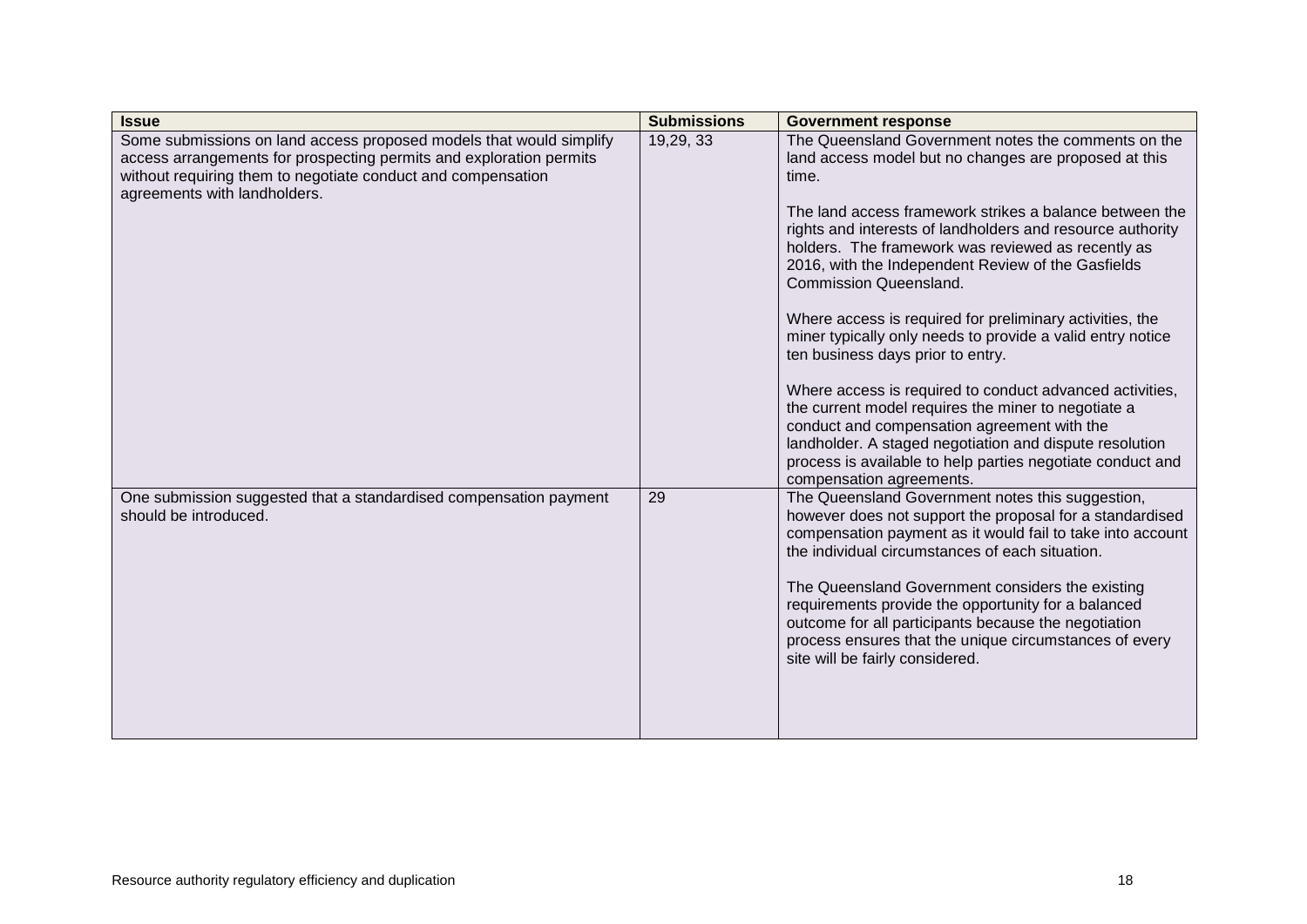| <b>Issue</b>                                                                                                                                                                                                                                                                                                                                                                                                                                                                             | <b>Submissions</b>                                 | <b>Government response</b>                                                                                                                                                                                                                                                                                                                                                                                                                                                                                                                                                                                                                    |
|------------------------------------------------------------------------------------------------------------------------------------------------------------------------------------------------------------------------------------------------------------------------------------------------------------------------------------------------------------------------------------------------------------------------------------------------------------------------------------------|----------------------------------------------------|-----------------------------------------------------------------------------------------------------------------------------------------------------------------------------------------------------------------------------------------------------------------------------------------------------------------------------------------------------------------------------------------------------------------------------------------------------------------------------------------------------------------------------------------------------------------------------------------------------------------------------------------------|
| The transparency and accessibility of government information                                                                                                                                                                                                                                                                                                                                                                                                                             |                                                    |                                                                                                                                                                                                                                                                                                                                                                                                                                                                                                                                                                                                                                               |
|                                                                                                                                                                                                                                                                                                                                                                                                                                                                                          |                                                    |                                                                                                                                                                                                                                                                                                                                                                                                                                                                                                                                                                                                                                               |
|                                                                                                                                                                                                                                                                                                                                                                                                                                                                                          |                                                    |                                                                                                                                                                                                                                                                                                                                                                                                                                                                                                                                                                                                                                               |
| Several submissions discussed the notification processes under the<br>Mineral Resources Act 1989 and Petroleum and Gas (Production and<br>Safety) Act 2004 relating to resource project assessments. These<br>submissions suggested that the current notification processes are<br>outdated and could be improved with mechanisms to 'push' information to<br>the community digitally, or with opportunities for interested parties to self-<br>select to receive important information. | 1, 14, 15, 16, 18,<br>22 23, 24, 25, 32,<br>34, 43 | The Queensland Government appreciates that sections of<br>the community have suggested improvement to the level<br>of information provided in advance of some resources<br>activities.<br>DNRME will engage with industry and the community to<br>assess options to provide a push model to improve public<br>access to information on resource applications.                                                                                                                                                                                                                                                                                 |
| One submission requested that a relationship and responsibilities map of<br>resource sector approval processes be developed to improve access to<br>information about the roles and responsibilities of the relevant agencies.                                                                                                                                                                                                                                                           | $\mathbf{1}$                                       | DES and DNRME will collaborate to review the resource<br>assessment processes and refresh online material. While<br>each agency maintains information on their individual<br>responsibilities, it is acknowledged that there are<br>improvements which could be made to the quality of<br>information provided about the way that different agencies<br>interact within the resources assessment process.<br>DES will also investigate options to improve the EIS<br>process, including how to better keep the public and other<br>stakeholders informed of any EIS application or approval<br>processes.                                     |
| One stakeholder highlighted an issue with transcript costs for and delays<br>in accessing transcripts from Queensland Courts. Delays in the Land<br>Court during the Acland case were raised as a specific example.                                                                                                                                                                                                                                                                      | $\overline{15}$                                    | The Department of Justice and Attorney-General has<br>completed an extensive review of the current service<br>arrangements for recording and transcription of court and<br>tribunal proceedings. The review identified a new service<br>delivery model to ensure the quality and timeliness of<br>these services.<br>The Queensland Government announced that it will<br>implement the new service delivery model over the next<br>two years, with full transition expected by March 2021. For<br>further details, see:<br>http://statements.qld.gov.au/Statement/2019/1/29/new-<br>model-for-court-recording-and-transcription-in-queensland |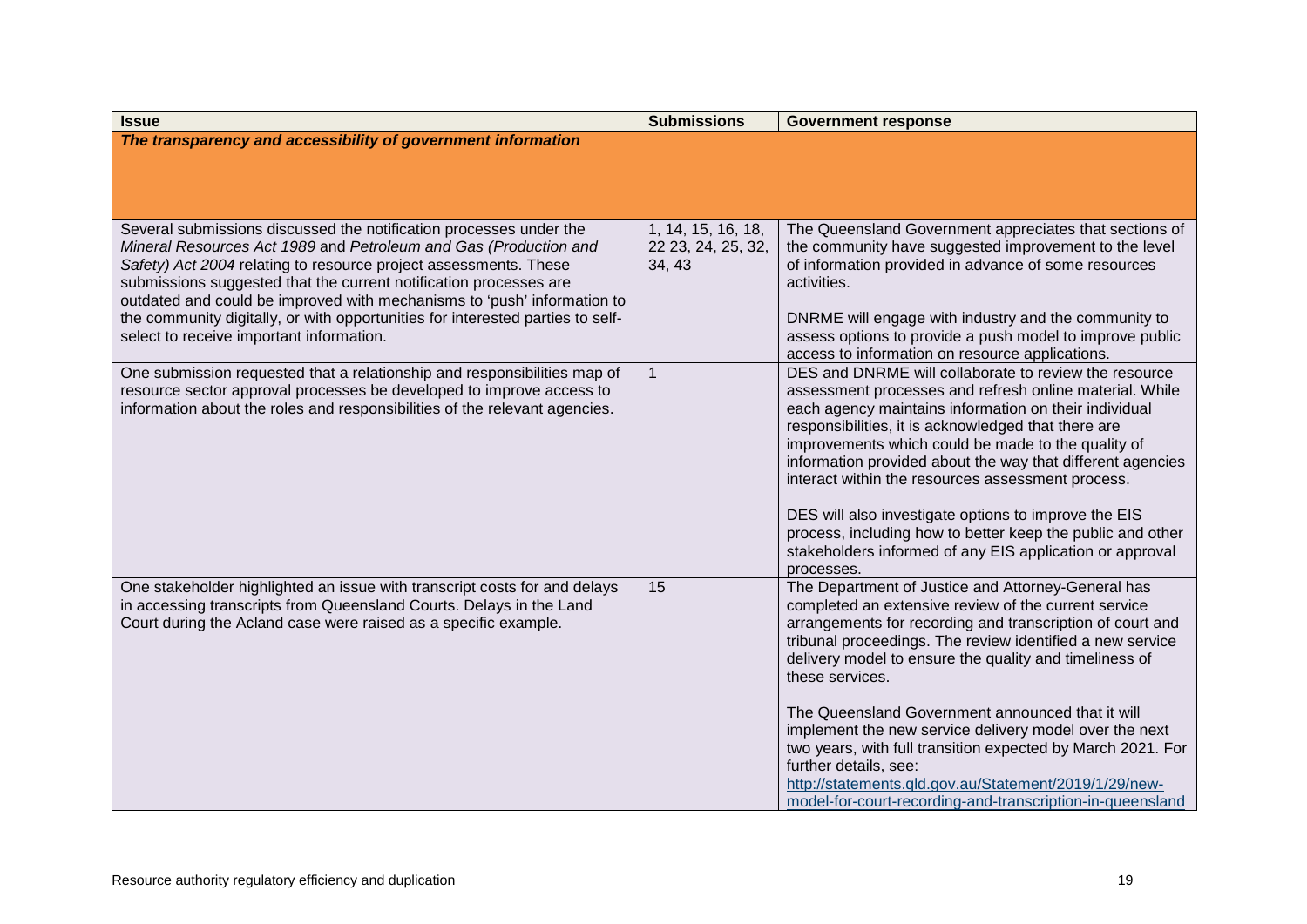| <b>Issue</b>                                                                                                                                                                                                              | <b>Submissions</b> | <b>Government response</b>                                                                                                                                                                                                                                                                                                                                                                                                                                                                                                                                                                                                                                                             |
|---------------------------------------------------------------------------------------------------------------------------------------------------------------------------------------------------------------------------|--------------------|----------------------------------------------------------------------------------------------------------------------------------------------------------------------------------------------------------------------------------------------------------------------------------------------------------------------------------------------------------------------------------------------------------------------------------------------------------------------------------------------------------------------------------------------------------------------------------------------------------------------------------------------------------------------------------------|
| Some stakeholders identified difficulties in navigating DNRME's<br>MyMinesOnline (MMOL) platform, and one suggested that DNRME could<br>make additional tools available for MMOL and provide training for those<br>tools. | 2,5,8              | The Queensland Government notes these comments and<br>DNRME is investigating ways to modernise its systems<br>and support for users.                                                                                                                                                                                                                                                                                                                                                                                                                                                                                                                                                   |
| Stakeholders made several comments about the level of interaction and<br>integration between different application types and IT portals across<br>government agencies.                                                    | 3, 5, 6, 36        | The Queensland Government acknowledges that there is<br>always room for improvement in its processes. A key<br>priority of our future state is to be a responsive<br>government by making Queensland Government services<br>easier to use.<br>As DNRME periodically reviews MMOL, there will be<br>opportunities to consider what additional content might be<br>included in the platform and how these can best integrate<br>with other government databases.<br>Similarly, it is acknowledged that the existing interfaces<br>between MMOL and Connect are limited. Improvement<br>will require collaboration between DNRME and DES, with<br>consideration of all customer segments. |
| One submission raised a range of concerns with the DES Connect<br>application and suggested that it should be provided to users free of<br>charge.                                                                        | 36                 | The Queensland Government acknowledges that there is<br>always room for improvement in its processes. A key<br>priority of our future state is to be a responsive<br>government by making Queensland Government services<br>easy to use.<br>DES will review Connect workflows and business rules to<br>improve customer experiences but notes that the user fee<br>assists in maintaining the costs and services associated<br>with provisioning a 24/7 online system.                                                                                                                                                                                                                 |
| Several submissions canvassed the possibility of using case managers,<br>project facilitation officers, or preliminary approval teams to expedite the<br>assessment process.                                              | 3, 4, 5, 7, 36     | The Queensland Government acknowledges these<br>comments and notes that in many cases, agencies offer<br>some of these functions already. For example, DNRME's<br>Coal Assessment Hub already uses a project<br>management approach to resource authority applications.                                                                                                                                                                                                                                                                                                                                                                                                                |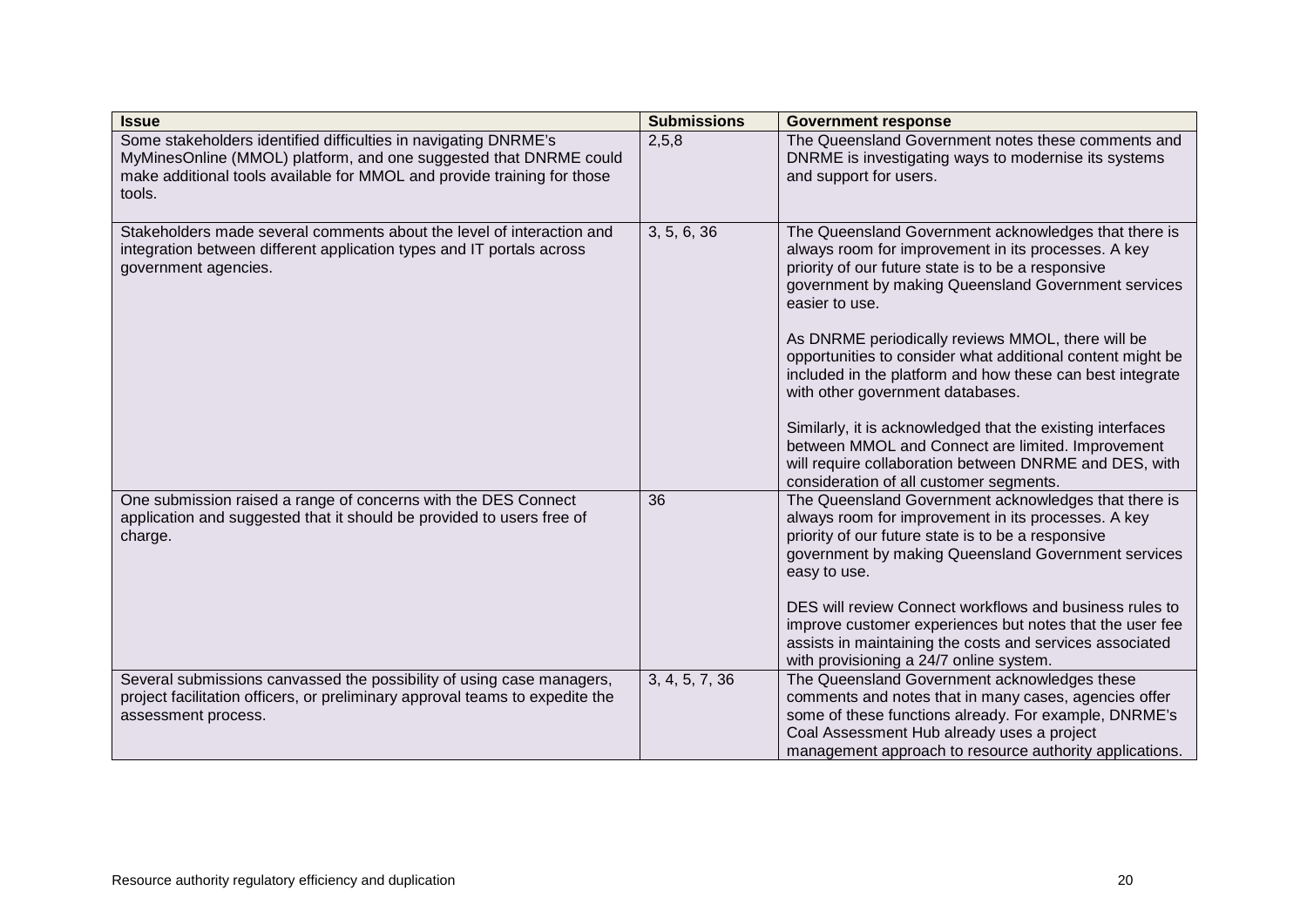| <b>Issue</b>                                                                                                                                                                                                                                                                                                                                                                                            | <b>Submissions</b> | <b>Government response</b>                                                                                                                                                                                                                                                                                                                                                                                                                                                                       |
|---------------------------------------------------------------------------------------------------------------------------------------------------------------------------------------------------------------------------------------------------------------------------------------------------------------------------------------------------------------------------------------------------------|--------------------|--------------------------------------------------------------------------------------------------------------------------------------------------------------------------------------------------------------------------------------------------------------------------------------------------------------------------------------------------------------------------------------------------------------------------------------------------------------------------------------------------|
| A submission identified issues with changing or inconsistent policy<br>interpretation and application between different departmental officers,<br>including inconsistency in decision-making.                                                                                                                                                                                                           | 36                 | The Queensland Government acknowledges that there is<br>always room for improvement in its processes. A key<br>priority of our future state is to be a responsive<br>government by making Queensland Government services<br>easy and reliable to use. A key feature of this reliability is<br>that decision-making should be consistent.<br>DNRME is actively reviewing its operational policy<br>framework and working closely with its assessment hubs<br>to ensure consistent implementation. |
| Some stakeholders identified issues that arise when they do not have a<br>dedicated contact within the department.                                                                                                                                                                                                                                                                                      | 31,36              | Within DNRME, there are dedicated phone and email<br>contacts for each of the assessment hubs, and MMOL is<br>regularly updated to ensure that contact details are<br>accurate.                                                                                                                                                                                                                                                                                                                  |
| There were a number of submissions which discussed elements of<br>perceived duplication or overlap between Commonwealth and State<br>legislation, including comments specifically around water triggers and<br>assessments under the Commonwealth Environment Protection and<br>Biodiversity Conservation Act 1999, along with calls for greater recognition<br>of State processes by the Commonwealth. | 8,35,36            | The Queensland Government is committed to the position<br>that actions that have, or are likely to have, a significant<br>impact on a matter of national environmental significance<br>require approval from the Commonwealth Government<br>under the Environment Protection and Biodiversity<br>Conservation Act 1999.                                                                                                                                                                          |
| One submission suggested that the detail, content and consistency of the<br>public reports that are available for resource authorities, specifically for<br>petroleum authorities, should be improved because the public authority<br>reports will effectively be the official register of the tenure.                                                                                                  | 36                 | The Queensland Government acknowledges that there is<br>always room for improvement in its processes. A key<br>priority of our future state is to be a responsive<br>government by making Queensland Government services<br>easy and reliable to use.<br>DNRME is currently investigating how its existing services<br>can better meet users' needs and is seeking to improve<br>available web content and will review publicly available<br>information in relation to resource applications.   |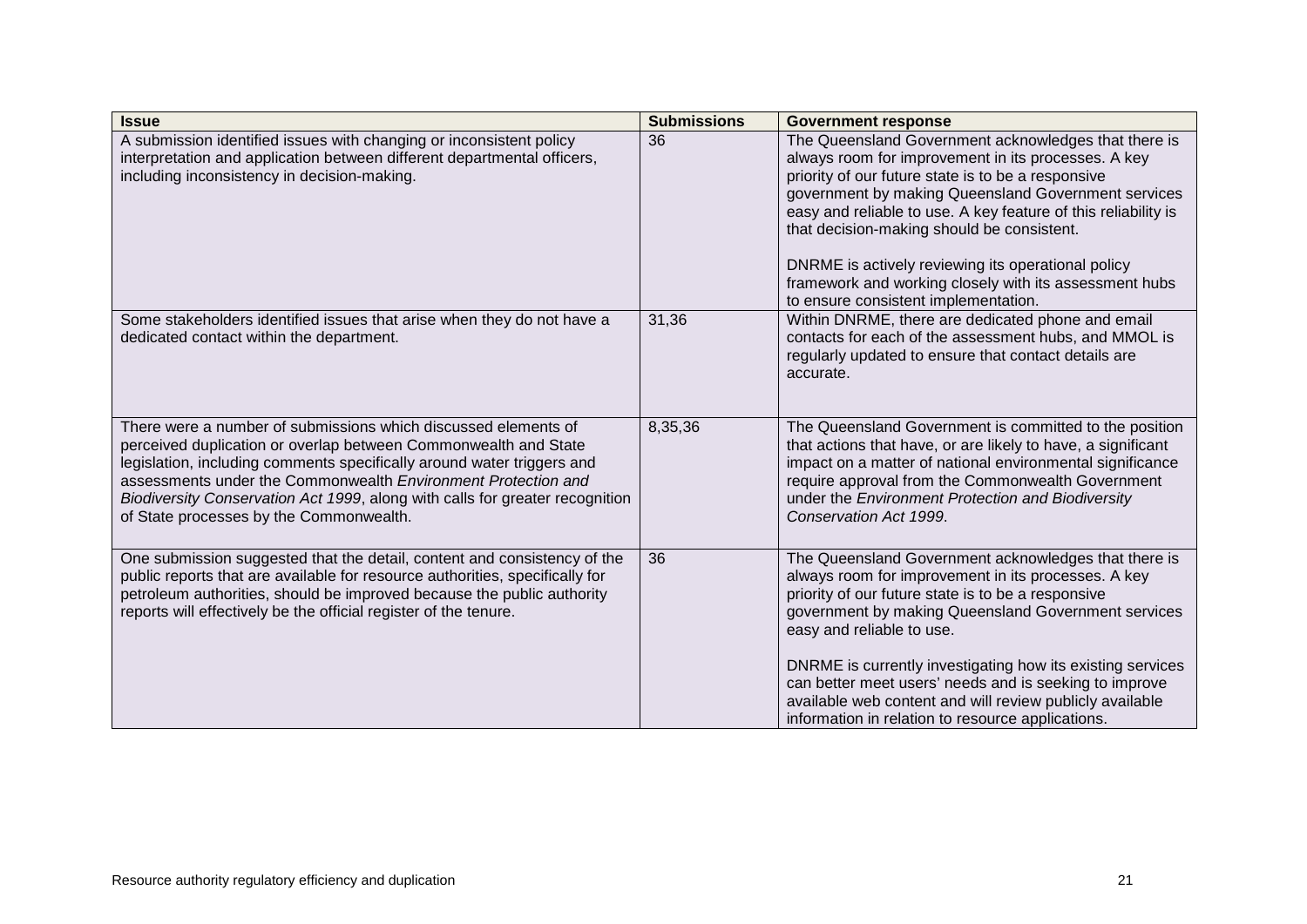| <b>Issue</b>                                                                                                                                                                                                                                                                                                                                                                                                          | <b>Submissions</b> | <b>Government response</b>                                                                                                                                                                                                           |
|-----------------------------------------------------------------------------------------------------------------------------------------------------------------------------------------------------------------------------------------------------------------------------------------------------------------------------------------------------------------------------------------------------------------------|--------------------|--------------------------------------------------------------------------------------------------------------------------------------------------------------------------------------------------------------------------------------|
| Legislative improvements to the regulatory framework                                                                                                                                                                                                                                                                                                                                                                  |                    |                                                                                                                                                                                                                                      |
| Two submissions proposed that an alternative dispute resolution process<br>be established to assist parties to reach voluntary agreements for pipeline<br>easements to secure pipeline land under the Petroleum and Gas<br>(Production and Safety) Act 2004 (P&G Act) P&G Act, as an alternative to<br>state intervention under Part 5 of the P&G Act and the potential exercise<br>of compulsory acquisition powers. | 5,36               | The Queensland Government notes the suggestions from<br>the submitters, and DNRME will investigate this<br>recommendation. DNRME will consult with key<br>stakeholders on any proposals that arise from this<br>investigation.       |
| <b>Miscellaneous suggestions</b>                                                                                                                                                                                                                                                                                                                                                                                      |                    |                                                                                                                                                                                                                                      |
| Several submissions made comments about the environmental offsets<br>framework, including suggestions to investigate land banks and to seek<br>Commonwealth accreditation of Queensland offsets.                                                                                                                                                                                                                      | 5, 36, 37          | The Queensland Government is currently undertaking a<br>comprehensive review of the Environmental Offsets<br>Framework and this review will consider the issues raised<br>in submissions.                                            |
| One submission made a suggestion about legislative amendments to the<br>Petroleum and Gas (Production and Safety) Act 2004 (P&G Act) relating<br>to underground water rights in the Petroleum Act 1923 (the 1923 Act).                                                                                                                                                                                                | 13                 | The Queensland Government notes the suggestion. It is<br>also noted that the issue is addressed by the P&G Act<br>framework, and that it is possible to transition tenures<br>from the 1923 Act framework to the 2004 Act framework. |
| One submission raised concerns that there is no allowance in the P&G<br>Act for pipelines to cross between a Petroleum Lease and an Authority to<br>Prospect without a Petroleum Pipeline License.                                                                                                                                                                                                                    | 13                 | The Queensland Government notes the issue raised by<br>the submitter about pipelines crossing different tenures,<br>however considers that the issue can be resolved through<br>the existing tenure framework.                       |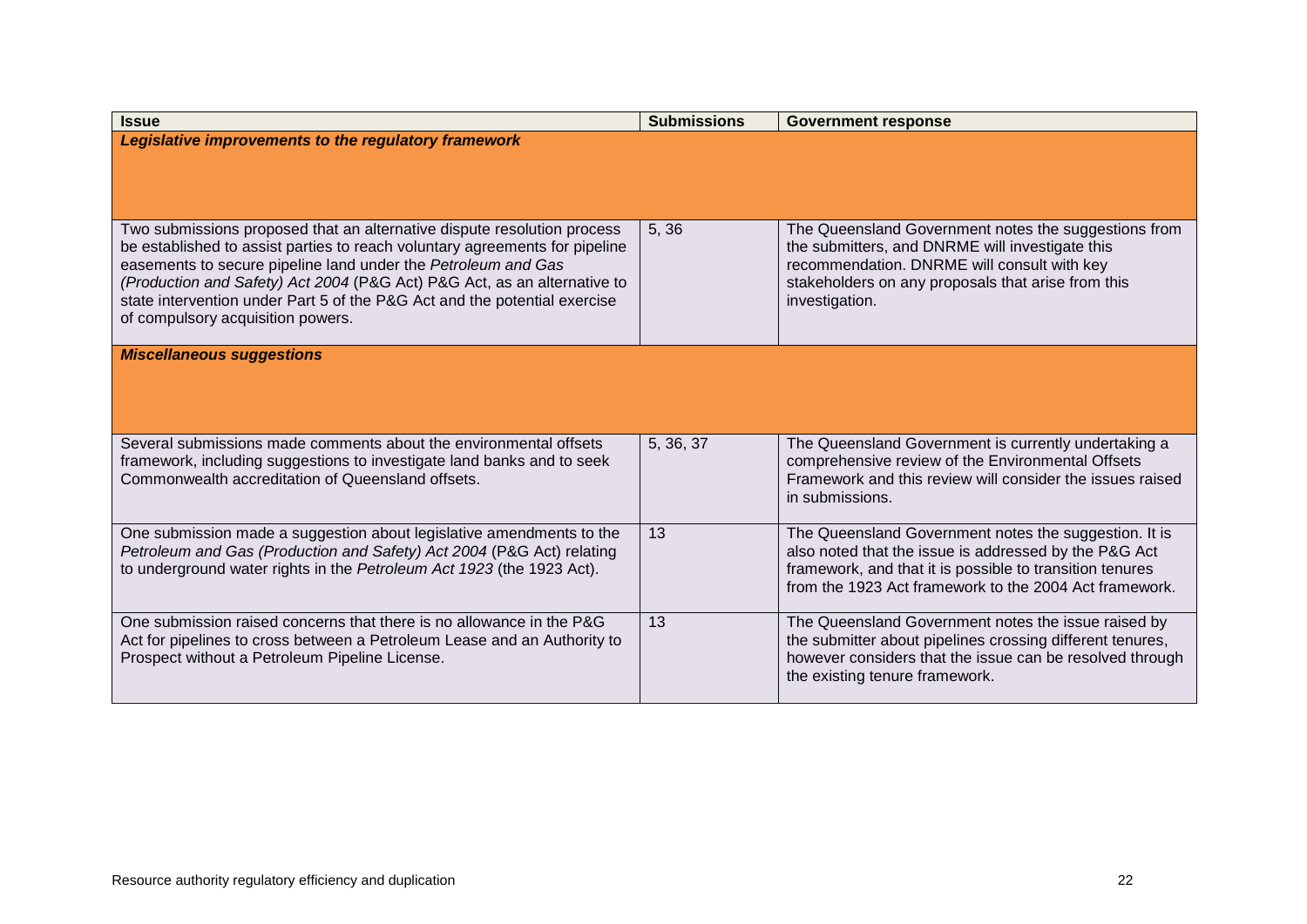| <b>Issue</b>                                                                                                                                                                                                                     | <b>Submissions</b>                                       | <b>Government response</b>                                                                                                                                                                                                                                                                                                                                                                                                                                                                                                                                                                                                                                                                                                                                                                                                                                                                                                       |
|----------------------------------------------------------------------------------------------------------------------------------------------------------------------------------------------------------------------------------|----------------------------------------------------------|----------------------------------------------------------------------------------------------------------------------------------------------------------------------------------------------------------------------------------------------------------------------------------------------------------------------------------------------------------------------------------------------------------------------------------------------------------------------------------------------------------------------------------------------------------------------------------------------------------------------------------------------------------------------------------------------------------------------------------------------------------------------------------------------------------------------------------------------------------------------------------------------------------------------------------|
| Several submissions suggested that there should be additional protections<br>for land with high agricultural, ecological, economic, cultural or<br>infrastructure value, specifically referring to these areas as 'no-go' areas. | 14, 15, 16, 17,<br>18, 23, 24, 25,<br>27, 32, 34, 41, 43 | The Queensland Government acknowledges these<br>suggestions. It is noted that many of these areas are<br>protected by the Environmental Protection Act 1994 (the<br>EP Act), while others are protected by the relevant water<br>legislation.<br>Additionally, the Regional Planning Interests Act 2014<br>seeks to manage impacts and facilitate co-existence of<br>agricultural practices (and environmental considerations)<br>and resource activities and regulated<br>activities via<br>avoiding, minimising and/or mitigating impacts. The<br>Regional Planning Interests Act 2014 does not support<br>mining resource activities in a designated precinct of the<br>Cape York strategic environmental area. Furthermore, the<br>Regional Planning Interests Act 2014 does not support<br>open cut mining, broadacre cropping or water storage (e.g.<br>dams) in designated precincts of Strategic Environmental<br>Areas. |
| Submissions raised issues with the thresholds for minor and major<br>amendments to environmental authorities (EAs) under the EP Act, and the<br>process for adding additional resource areas to an existing EA.                  | 26, 36, 37                                               | The EA amendment process in the EP Act applies to a<br>wide range of activities and needs to strike a balance<br>between being sufficiently broad to cover the breadth of<br>activities and giving as much certainty as possible.<br>Stakeholder concerns have been noted and will form part<br>of any future review of relevant EP Act components.                                                                                                                                                                                                                                                                                                                                                                                                                                                                                                                                                                              |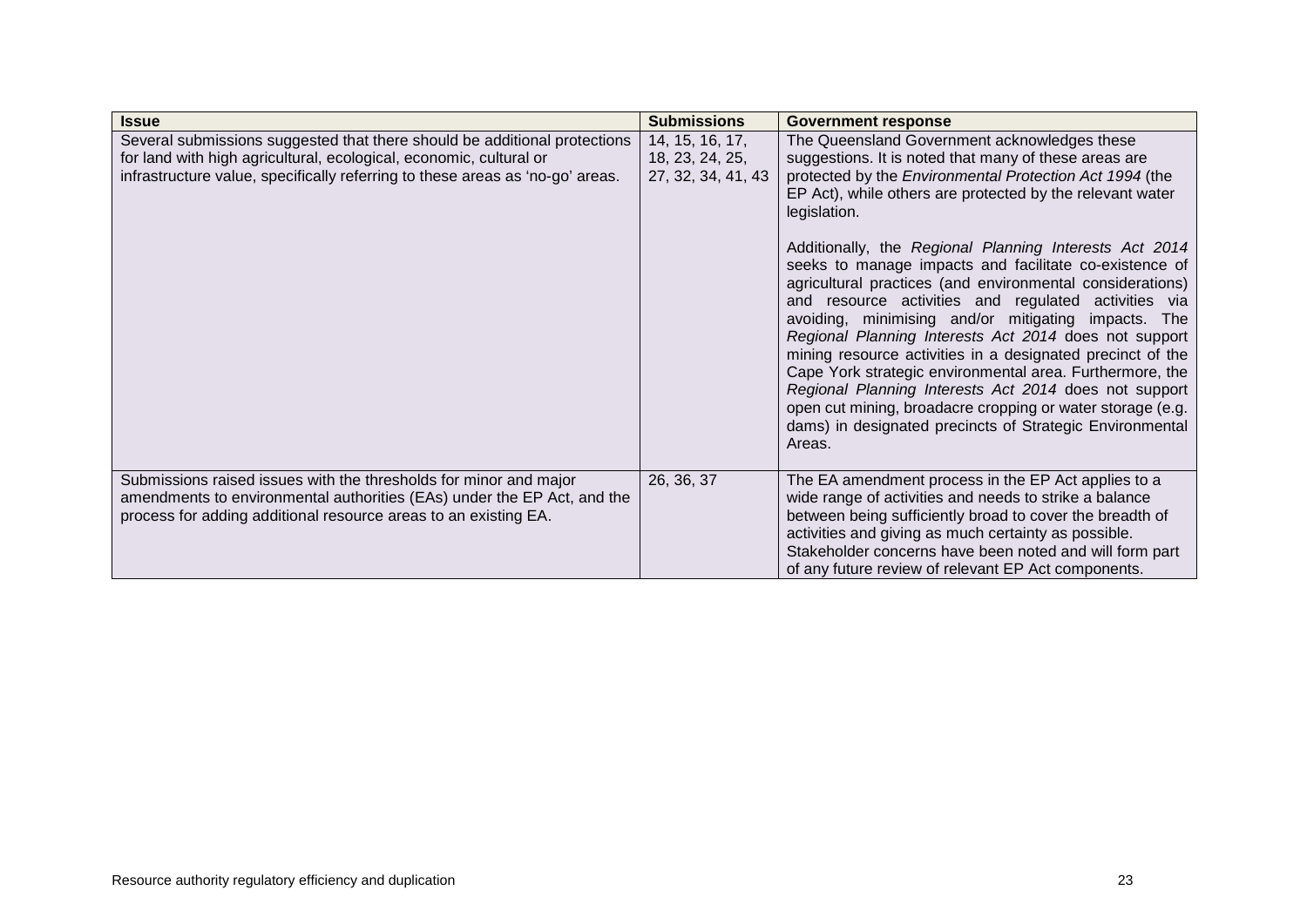| <b>Issue</b>                                                                                                                                                                                                                                                                                                                                                                                                                                                                              | <b>Submissions</b>                                          | <b>Government response</b>                                                                                                                                                                                                                                                                                                                                                                                                                                                                                                                                                                                                                                                                                                                                                         |
|-------------------------------------------------------------------------------------------------------------------------------------------------------------------------------------------------------------------------------------------------------------------------------------------------------------------------------------------------------------------------------------------------------------------------------------------------------------------------------------------|-------------------------------------------------------------|------------------------------------------------------------------------------------------------------------------------------------------------------------------------------------------------------------------------------------------------------------------------------------------------------------------------------------------------------------------------------------------------------------------------------------------------------------------------------------------------------------------------------------------------------------------------------------------------------------------------------------------------------------------------------------------------------------------------------------------------------------------------------------|
| Several stakeholders recommended that the Coordinator-General's<br>powers under the State Development and Public Works Organisation Act<br>1971 (SDPWOA) be reviewed, including the power for the Coordinator-<br>General to state conditions that must be imposed on other approvals (for<br>example, an EA). One submitter suggested that the Coordinator-General's<br>stated conditions should not be the subject of consideration by the Land<br>Court through the objection process. | 1, 12, 14, 15, 16,<br>18, 23, 24, 25,<br>27, 32, 36, 37, 43 | The Queensland Government notes the views of<br>submitters regarding the stated conditions powers of the<br>Coordinator-General.<br>The Coordinator-General uses wide-ranging powers to<br>assess and facilitate large-scale and complex projects,<br>while ensuring their environmental and social impacts are<br>properly managed. For key state permits and approvals,<br>the Coordinator-General can state conditions which must<br>be included in the grant of approvals. This power reduces<br>duplication and simplifies the assessment of major<br>projects, providing greater certainty to all stakeholders<br>including the proponent and the public. As such, the<br>Queensland Government does not propose to review the<br>Coordinator-General's powers at this time. |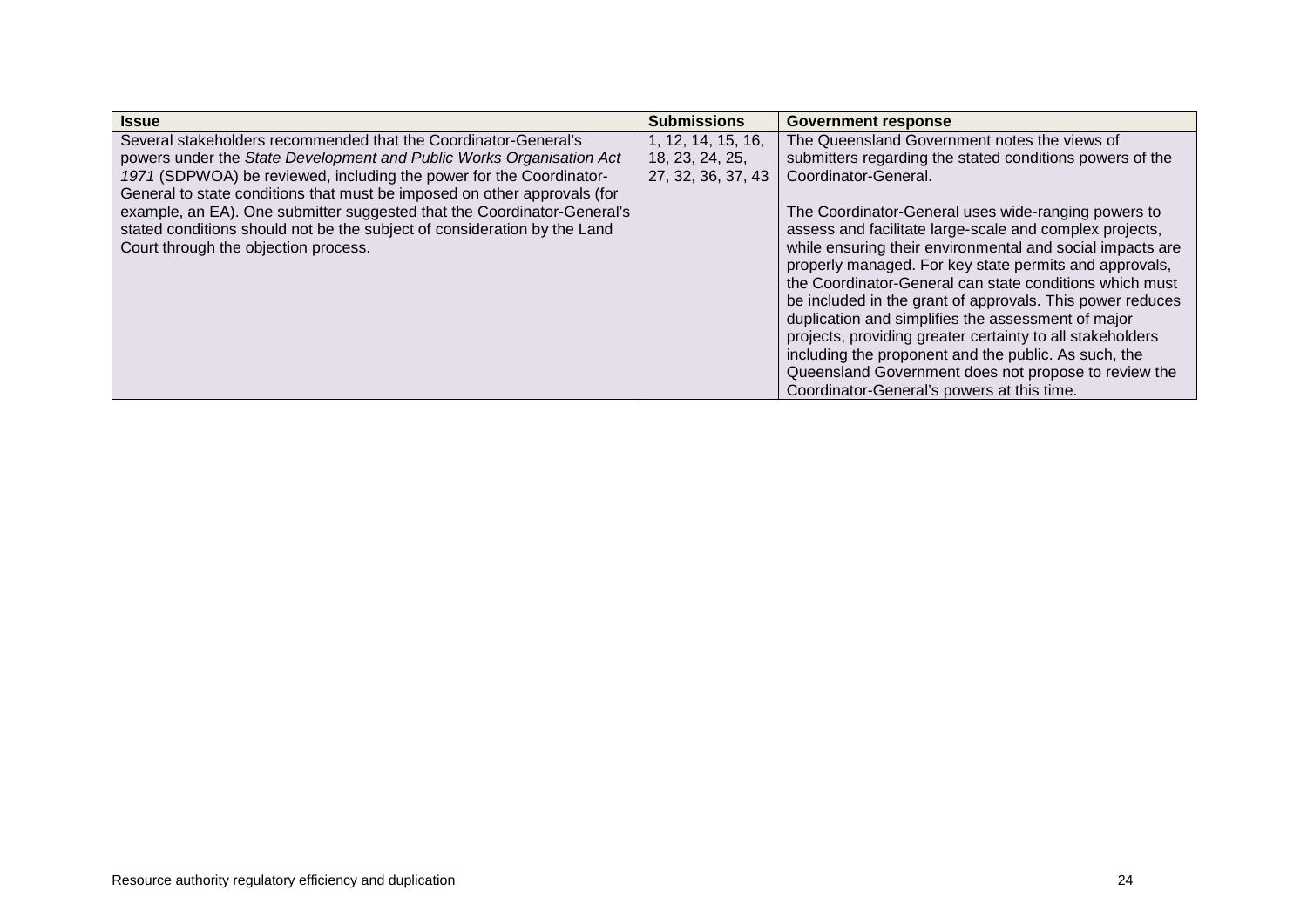| <b>Issue</b>                                                                  | <b>Submissions</b>  | <b>Government response</b>                                                                            |
|-------------------------------------------------------------------------------|---------------------|-------------------------------------------------------------------------------------------------------|
| Some submissions identified potential duplication due to the role of the      | 1, 12, 14, 15,      | The Queensland Government is committed to maintaining                                                 |
| Land Court in assessing the same material as the Minister administering       | 16, 18, 23, 24, 25, | public participation rights in the resource assessment                                                |
| the Mineral Resources Act 1989 (MRA) or the administering authority           | 26, 27, 32, 34, 36  | process.                                                                                              |
| under the EP Act in their assessments under the MRA and the EP Act.           | 41, 42, 43          |                                                                                                       |
| Another stakeholder, however, considered the process to be valuable as it     |                     | It is noted that the Land Court provides recommendations                                              |
| enables landholders to represent their interests through multiple             |                     | on the proposed grants as an administrative function and                                              |
| processes.                                                                    |                     | that decision-makers then consider those<br>recommendations in making their final decisions under the |
| Some submitters also raised concerns relating to standing for proceedings     |                     | MRA and the EP Act. As such, the Queensland                                                           |
| in the Land Court, and under the EP Act. There was also a suggestion          |                     | Government does not consider there to be duplication                                                  |
| that either the Land Court, or a different entity, should be able to make the |                     | between the role of the Land Court and that of decision-                                              |
| final, determinative decision on resource assessments.                        |                     | makers under the MRA and the EP Act because the Court                                                 |
|                                                                               |                     | is not acting as a decision-making body; rather it is                                                 |
|                                                                               |                     | providing recommendations to decision-makers to inform                                                |
|                                                                               |                     | final decisions on the relevant approvals.                                                            |
|                                                                               |                     |                                                                                                       |
|                                                                               |                     | However, the Queensland Government recognises that                                                    |
|                                                                               |                     | there are a range of views in the community about this                                                |
|                                                                               |                     | issue.                                                                                                |
|                                                                               |                     | In 2016-17, the Queensland Government committed an                                                    |
|                                                                               |                     | additional \$1.5 million over 2 years, to improve the                                                 |
|                                                                               |                     | operation and efficiency of the Land Court. It is noted that                                          |
|                                                                               |                     | the President of the Land Court has been proactive in                                                 |
|                                                                               |                     | consulting with stakeholders on ways of improving the                                                 |
|                                                                               |                     | efficiency of the Court and has put in place a new practice                                           |
|                                                                               |                     | direction for dealing with mining objection hearings. At this                                         |
|                                                                               |                     | point, the Queensland Government believes the best way                                                |
|                                                                               |                     | forward is to allow time for the President's reforms to                                               |
|                                                                               |                     | mature enough so that a fair evaluation can be                                                        |
|                                                                               |                     | undertaken before any further reforms are contemplated.                                               |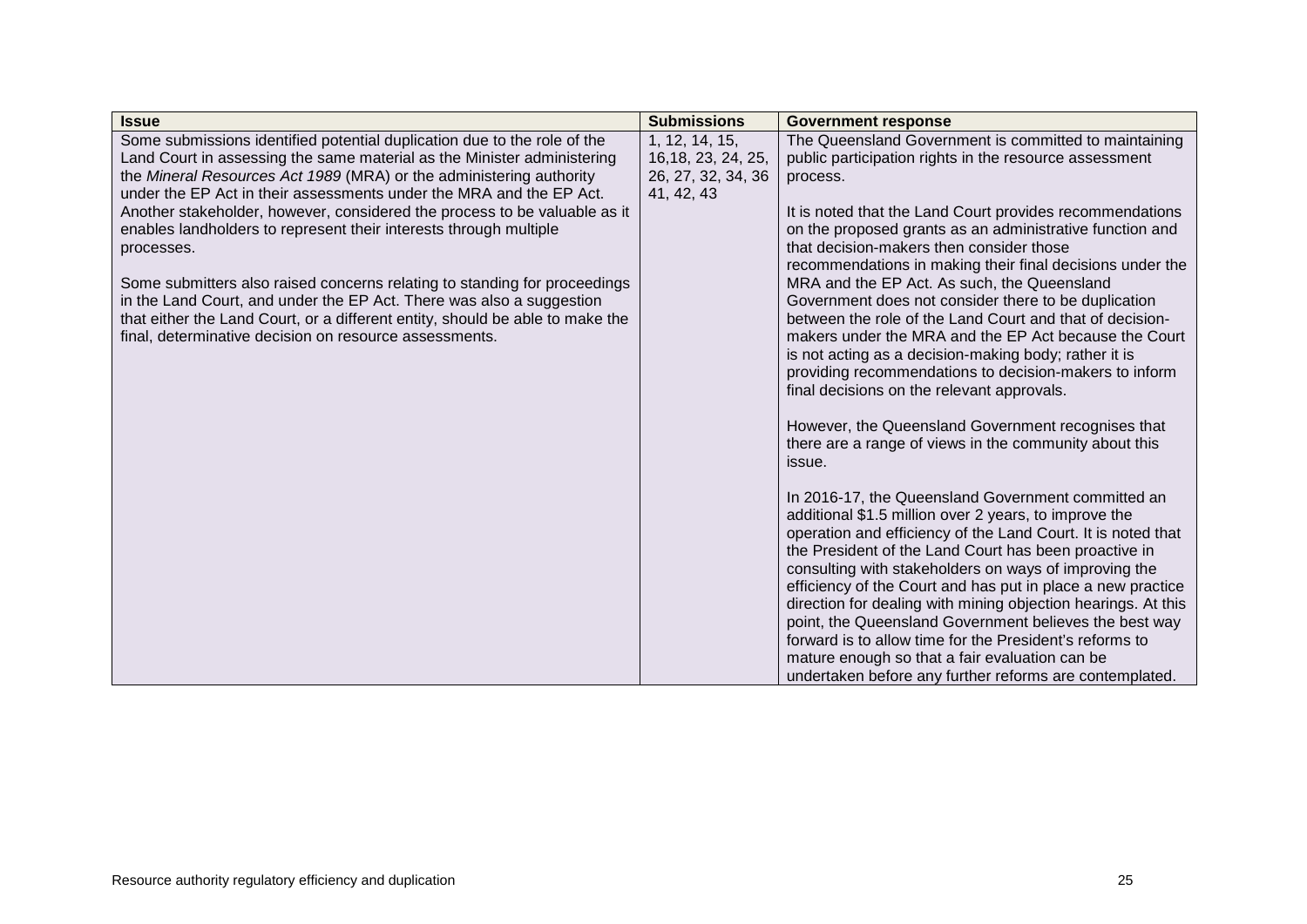| <b>Issue</b>                                                                                                                                                                                                                                                       | <b>Submissions</b> | <b>Government response</b>                                                                                                                                                                                                                                                                                                                                                                                                                                                                                                                                 |
|--------------------------------------------------------------------------------------------------------------------------------------------------------------------------------------------------------------------------------------------------------------------|--------------------|------------------------------------------------------------------------------------------------------------------------------------------------------------------------------------------------------------------------------------------------------------------------------------------------------------------------------------------------------------------------------------------------------------------------------------------------------------------------------------------------------------------------------------------------------------|
| Notification of road use regulations for transport relating to a drilling<br>activity should be amended so that the requirement will only apply to<br>vehicles above a certain size/weight threshold.                                                              | 36                 | The administration of the notified road use regulations is a<br>shared responsibility between the State government and<br>various local governments across the State which have<br>public roads within authorised areas for resource<br>authorities.<br>The Queensland Government will conduct further<br>investigations because the current notifiable road use<br>provisions in the Mineral and Energy Resources<br>(Common Provisions) Regulation 2016 for transport<br>relating to a seismic survey or drilling activity does not<br>have a threshold. |
| One stakeholder made a submission to the effect that resource<br>assessments should take into account human rights impacts and<br>intergenerational equity before any approval can be granted.                                                                     | 39                 | The Human Rights Act 2019 will require public entities,<br>including State government departments and statutory<br>bodies performing functions of a public nature, to act and<br>make decisions in a way that is compatible with human<br>rights, and in making a decision, to give proper<br>consideration to a relevant human right.                                                                                                                                                                                                                     |
| One submission suggested applications should be assessed under the<br>laws in place at the time an application is lodged, as opposed to when it is<br>assessed, to avoid applications which are experiencing delays being<br>subject to newly-passed requirements. | 36                 | The Queensland Government notes this suggestion but<br>also notes Parliament's discretion to make and pass laws.<br>The Parliamentary Committee process which considers<br>Bills introduced into the Legislative Assembly, also<br>provides an opportunity for stakeholders to raise impacts<br>of any new regulatory proposal, including the impact on<br>existing applications.                                                                                                                                                                          |
| A submission suggested that there should be a rationalisation and<br>harmonisation of development schemes (a single instrument) in areas<br>covered by Priority Port Master Plans.                                                                                 | 35                 | The current master planning approach for priority ports<br>under the Sustainable Ports Development Act 2015<br>employs a regulation by exception approach which<br>operates within the existing frameworks to ensure<br>consistency and avoids any duplication of existing<br>regulatory requirements. It also retains the authority of<br>existing decision-making entities.                                                                                                                                                                              |